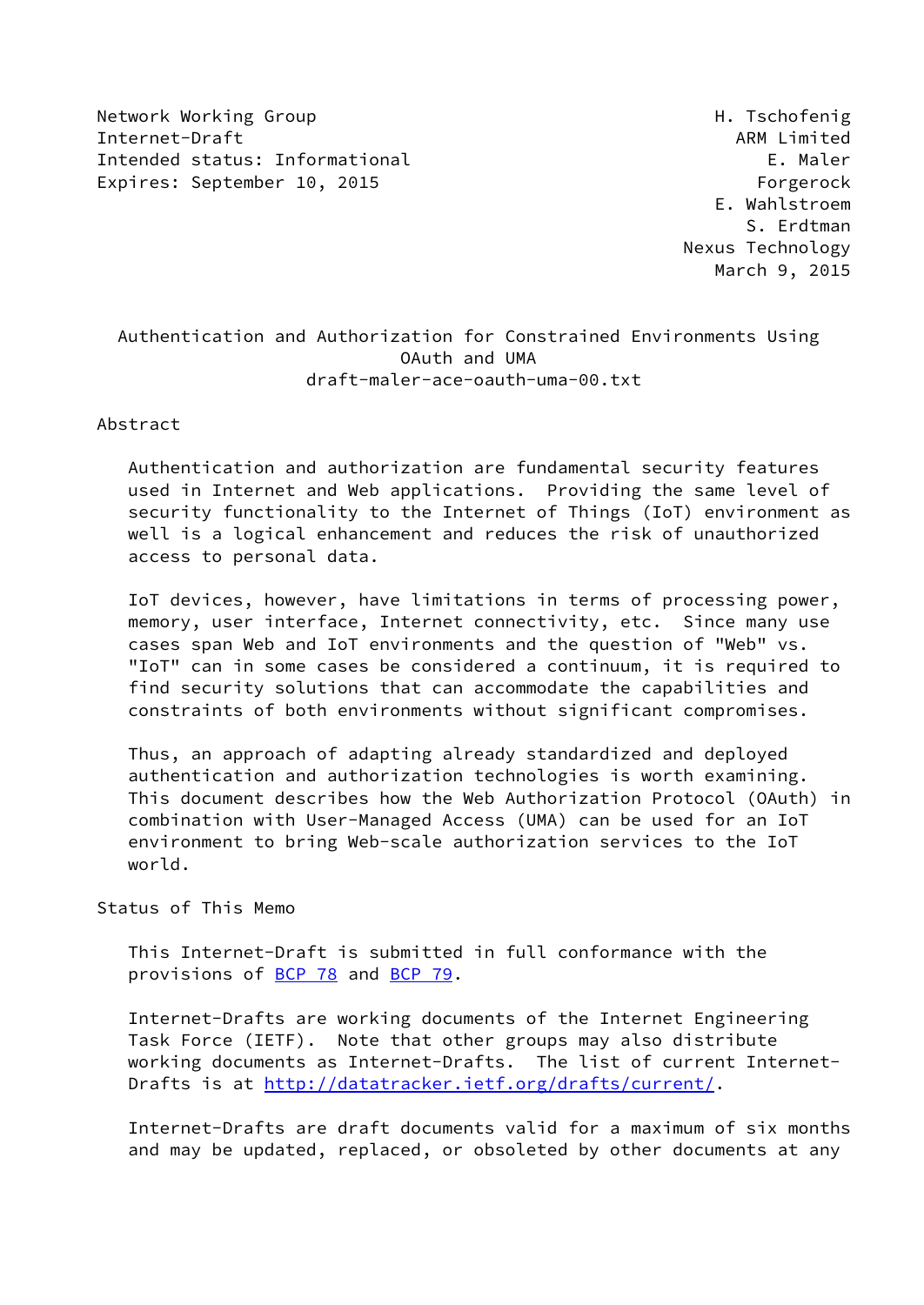<span id="page-1-1"></span>Internet-Draft OAuth/UMA for ACE March 2015

 time. It is inappropriate to use Internet-Drafts as reference material or to cite them other than as "work in progress."

This Internet-Draft will expire on September 10, 2015.

Copyright Notice

 Copyright (c) 2015 IETF Trust and the persons identified as the document authors. All rights reserved.

This document is subject to [BCP 78](https://datatracker.ietf.org/doc/pdf/bcp78) and the IETF Trust's Legal Provisions Relating to IETF Documents [\(http://trustee.ietf.org/license-info](http://trustee.ietf.org/license-info)) in effect on the date of publication of this document. Please review these documents carefully, as they describe your rights and restrictions with respect to this document. Code Components extracted from this document must include Simplified BSD License text as described in Section 4.e of the Trust Legal Provisions and are provided without warranty as described in the Simplified BSD License.

Table of Contents

|                                                                                                                                                                                                                                                                                                                                                                                                                                                                                                               | $\overline{2}$ |
|---------------------------------------------------------------------------------------------------------------------------------------------------------------------------------------------------------------------------------------------------------------------------------------------------------------------------------------------------------------------------------------------------------------------------------------------------------------------------------------------------------------|----------------|
| $2$ .                                                                                                                                                                                                                                                                                                                                                                                                                                                                                                         | $\overline{3}$ |
| 3.                                                                                                                                                                                                                                                                                                                                                                                                                                                                                                            | $\overline{3}$ |
| Using OAuth with Scales<br>3.1.                                                                                                                                                                                                                                                                                                                                                                                                                                                                               | $\overline{4}$ |
| 3.2.                                                                                                                                                                                                                                                                                                                                                                                                                                                                                                          | 6              |
| $3.3.$ Using OAuth and UMA with Cars                                                                                                                                                                                                                                                                                                                                                                                                                                                                          | 8              |
| $3.4.$ Using OAuth and UMA with Door Locks                                                                                                                                                                                                                                                                                                                                                                                                                                                                    | 9              |
| Protocol Designs for the Web and Beyond<br><u>4</u> .                                                                                                                                                                                                                                                                                                                                                                                                                                                         | 10             |
| 5.                                                                                                                                                                                                                                                                                                                                                                                                                                                                                                            | 11             |
| 5.1.                                                                                                                                                                                                                                                                                                                                                                                                                                                                                                          | 12             |
| 5.2.                                                                                                                                                                                                                                                                                                                                                                                                                                                                                                          | 14             |
| UMA Use Case Mapping Exercise<br>6.                                                                                                                                                                                                                                                                                                                                                                                                                                                                           | 16             |
| 7.                                                                                                                                                                                                                                                                                                                                                                                                                                                                                                            | 18             |
| 8.                                                                                                                                                                                                                                                                                                                                                                                                                                                                                                            |                |
| 9.                                                                                                                                                                                                                                                                                                                                                                                                                                                                                                            | 19             |
|                                                                                                                                                                                                                                                                                                                                                                                                                                                                                                               | 19             |
| Normative References<br>10.1.                                                                                                                                                                                                                                                                                                                                                                                                                                                                                 | 19             |
| Informative References<br>10.2.                                                                                                                                                                                                                                                                                                                                                                                                                                                                               | 21             |
| Authors' Addresses<br>$\mathbf{r}^{\mathsf{T}} \cdot \mathbf{r}^{\mathsf{T}} \cdot \mathbf{r}^{\mathsf{T}} \cdot \mathbf{r}^{\mathsf{T}} \cdot \mathbf{r}^{\mathsf{T}} \cdot \mathbf{r}^{\mathsf{T}} \cdot \mathbf{r}^{\mathsf{T}} \cdot \mathbf{r}^{\mathsf{T}} \cdot \mathbf{r}^{\mathsf{T}} \cdot \mathbf{r}^{\mathsf{T}} \cdot \mathbf{r}^{\mathsf{T}} \cdot \mathbf{r}^{\mathsf{T}} \cdot \mathbf{r}^{\mathsf{T}} \cdot \mathbf{r}^{\mathsf{T}} \cdot \mathbf{r}^{\mathsf{T}} \cdot \mathbf{r}^{\mathsf$ | <u>21</u>      |

<span id="page-1-0"></span>[1](#page-1-0). Introduction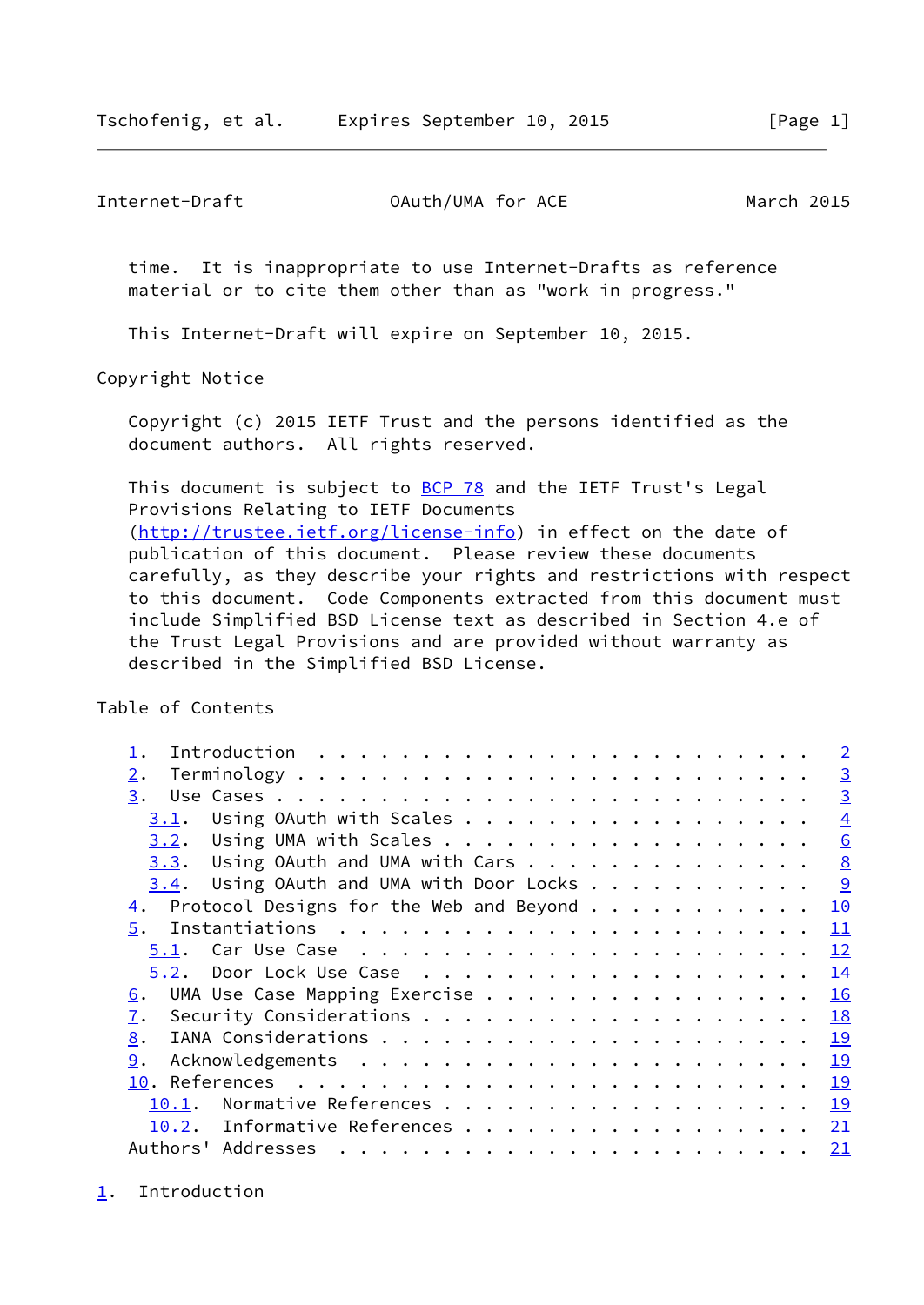Deciding when a certain use case falls under the category of IoT and when it is not turns out to be a difficult task. For this reason, [\[RFC7228](https://datatracker.ietf.org/doc/pdf/rfc7228)] made an attempt to describe characteristics of constrained node networks and highlights some of the challenges. Companies often

Tschofenig, et al. Expires September 10, 2015 [Page 2]

<span id="page-2-1"></span>Internet-Draft OAuth/UMA for ACE March 2015

 have some degree of freedom to make trade-off decisions, for example, in terms of cost vs. physically available resources to push the boundaries of what can be done with IoT devices.

 Manufacturers must take not only hardware costs into account, but also software development costs; reusing existing software, standards, practices, and expertise can help to lower the total cost of a product. Hence, the use cases combine the already existing identity and access management infrastructure with access control to objects in the physical world.

<span id="page-2-0"></span>[2](#page-2-0). Terminology

 The key words "MUST", "MUST NOT", "REQUIRED", "SHALL", "SHALL NOT", "SHOULD", "SHOULD NOT", "RECOMMENDED", "MAY", and "OPTIONAL" in this document are to be interpreted as described in "Key words for use in RFCs to Indicate Requirement Levels" [\[RFC2119](https://datatracker.ietf.org/doc/pdf/rfc2119)].

This document leverages terminology from [\[RFC6749](https://datatracker.ietf.org/doc/pdf/rfc6749)] and [\[I-D.hardjono-oauth-umacore\]](#page-21-2) . Especially pertinent definitions are paraphrased below.

- Resource Owner: An entity capable of granting access to a protected resource.
- Resource Server: The server hosting the protected resources, capable of accepting and responding to protected resource requests using access tokens.
- Authorization Server: The server issuing access tokens to the client after successfully authorizing it.
- Requesting Party: An entity (which may or may not be the same as the resource owner) that uses a client to seek access to a protected resource.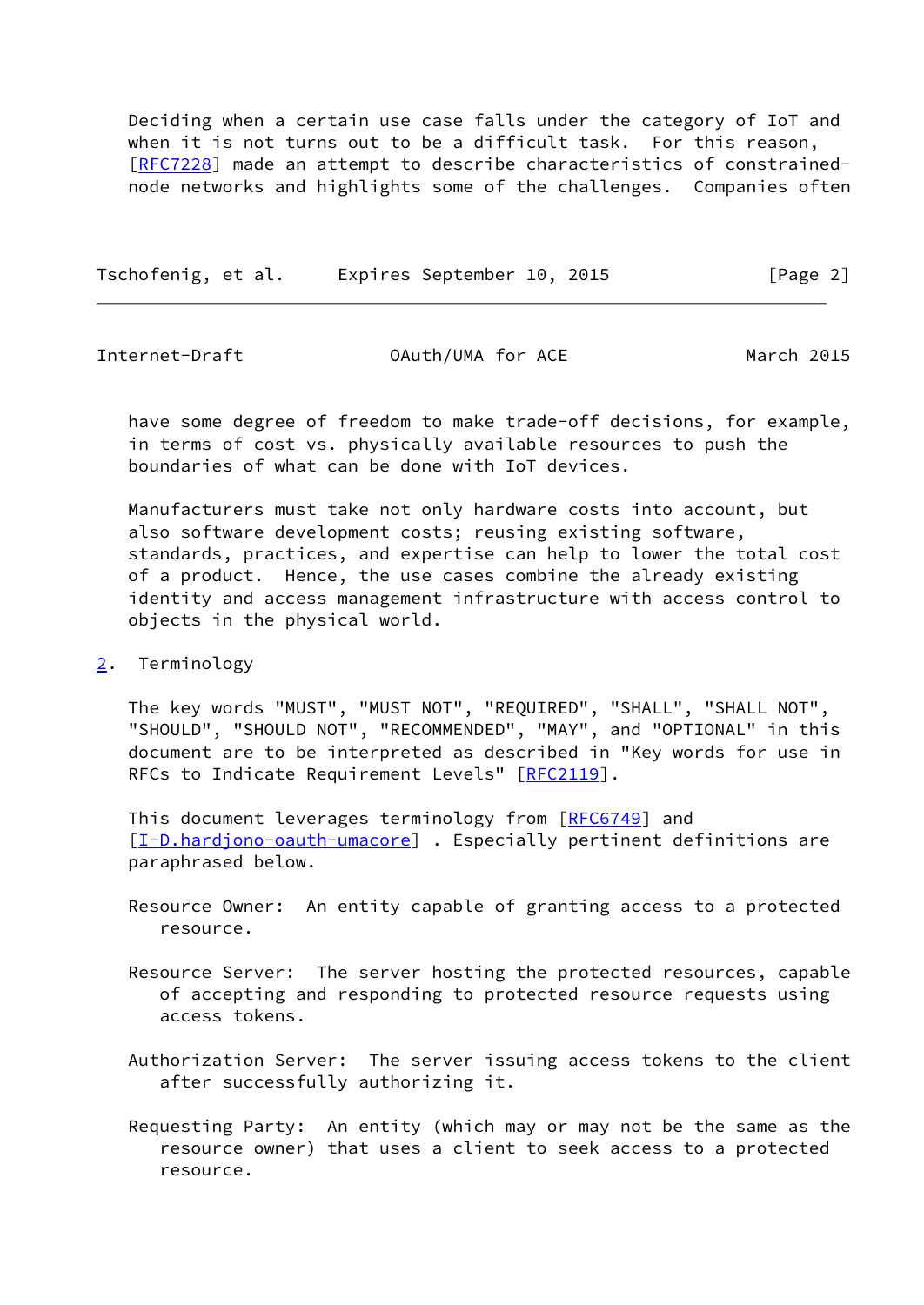Client: An application making protected resource requests with the resource owner's authorization and on the requesting party's behalf.

<span id="page-3-0"></span>[3](#page-3-0). Use Cases

 The sub-sections below illustrate some use cases that start with classic OAuth functionality and then extend it to functionality only available with UMA-based environments. The scenarios involve Web, smart phone app, and IoT devices. Unlike the scenarios described in [\[I-D.ietf-ace-usecases](#page-23-0)] this write-up is not solution agnostic but

| Tschofenig, et al. | Expires September 10, 2015 |  | [Page 3] |
|--------------------|----------------------------|--|----------|
|--------------------|----------------------------|--|----------|

<span id="page-3-2"></span>Internet-Draft OAuth/UMA for ACE March 2015

 instead aims to take the OAuth/UMA solutions into account. In a stepwise refinement we then add even more details in [Section 5](#page-11-0).

<span id="page-3-1"></span>[3.1](#page-3-1). Using OAuth with Scales

 In a classic OAuth flow, an end-user (the resource owner) can enable a client application to call an API (at the resource server) on his or her behalf securely and with authorized consent, without having to reveal his or her credentials, such as a username and password, to the client. An app-specific access token (issued by the authorization server at which the resource owner is able to authenticate), whose operation may be scoped to some subset of the API's capabilities, is substituted for the long-term credentials instead.

 The basic OAuth architecture is shown in Figure 1 and the corresponding message exchange in Figure 2.

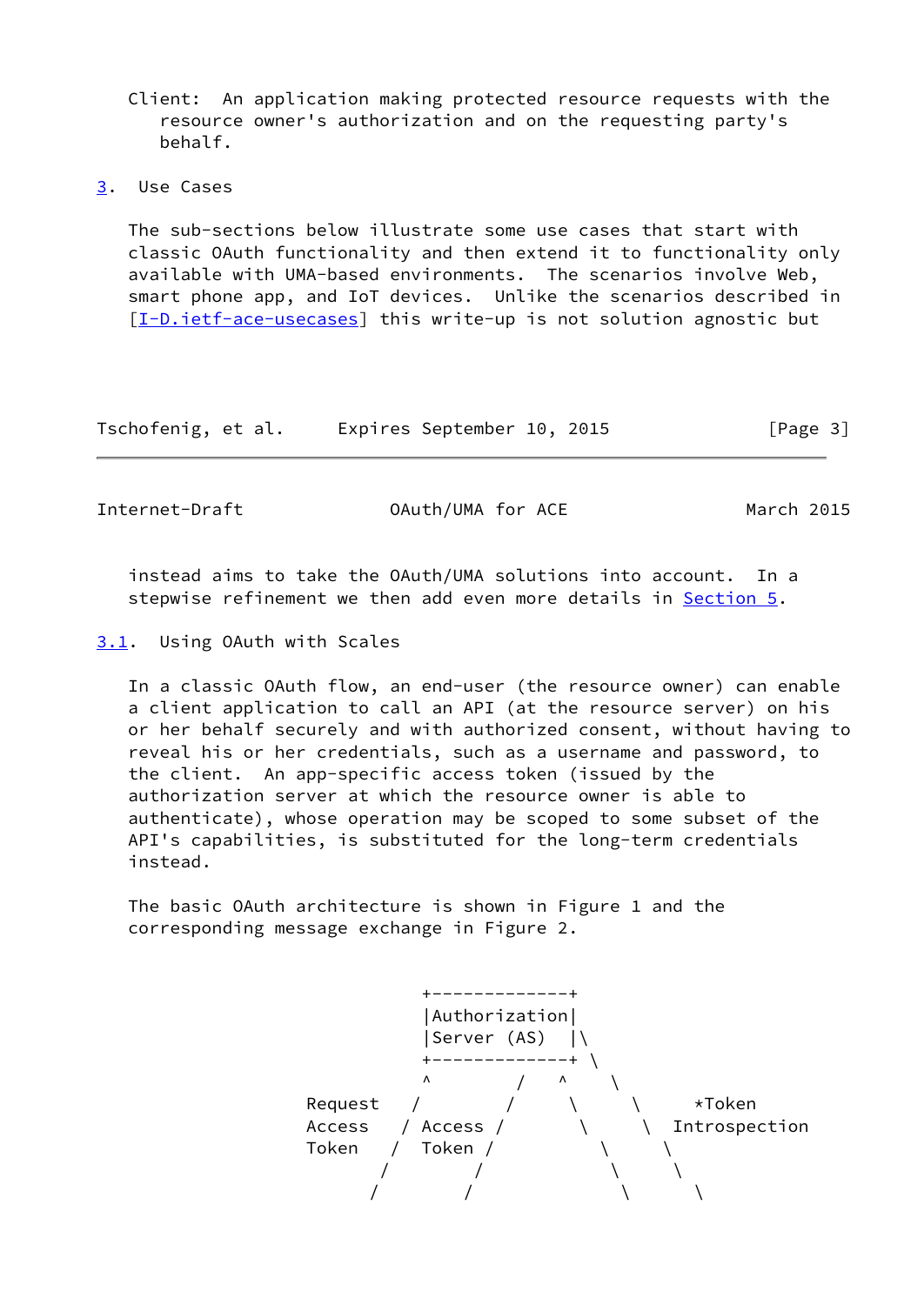

\*: indicates optional exchange.

Figure 1: OAuth Architecture.

| Tschofenig, et al. |  | Expires September 10, 2015 |  |  | [Page 4] |
|--------------------|--|----------------------------|--|--|----------|
|--------------------|--|----------------------------|--|--|----------|

Internet-Draft OAuth/UMA for ACE March 2015

 +--------+ +---------------+  $|--(A)-$  Authorization Request  $->$  | Resource | | | Owner |  $| \langle - (B) - -$  Authorization Grant  $---|$  | | +---------------+ | | | | +---------------+ | |--(C)-- Authorization Grant -->| Authorization | | Client | Server | Server | Server | Server | Server | Server | Server | Server | Server | Server | Server | Server | Server | Server | Server | Server | Server | Server | Server | Server | Server | Server | Server | Serv | |<-(D)----- Access Token -------| | | | +---------------+ | | ^ | \*Token | | (F)| |(G) Introspection | | | v | | +---------------+ | |--(E)----- Access Token ------>| Resource | | | | Server |  $|\langle -(H)---$  Protected Resource  $---|$ +--------+ +---------------+

Figure 2: OAuth 2.0 Message Exchange.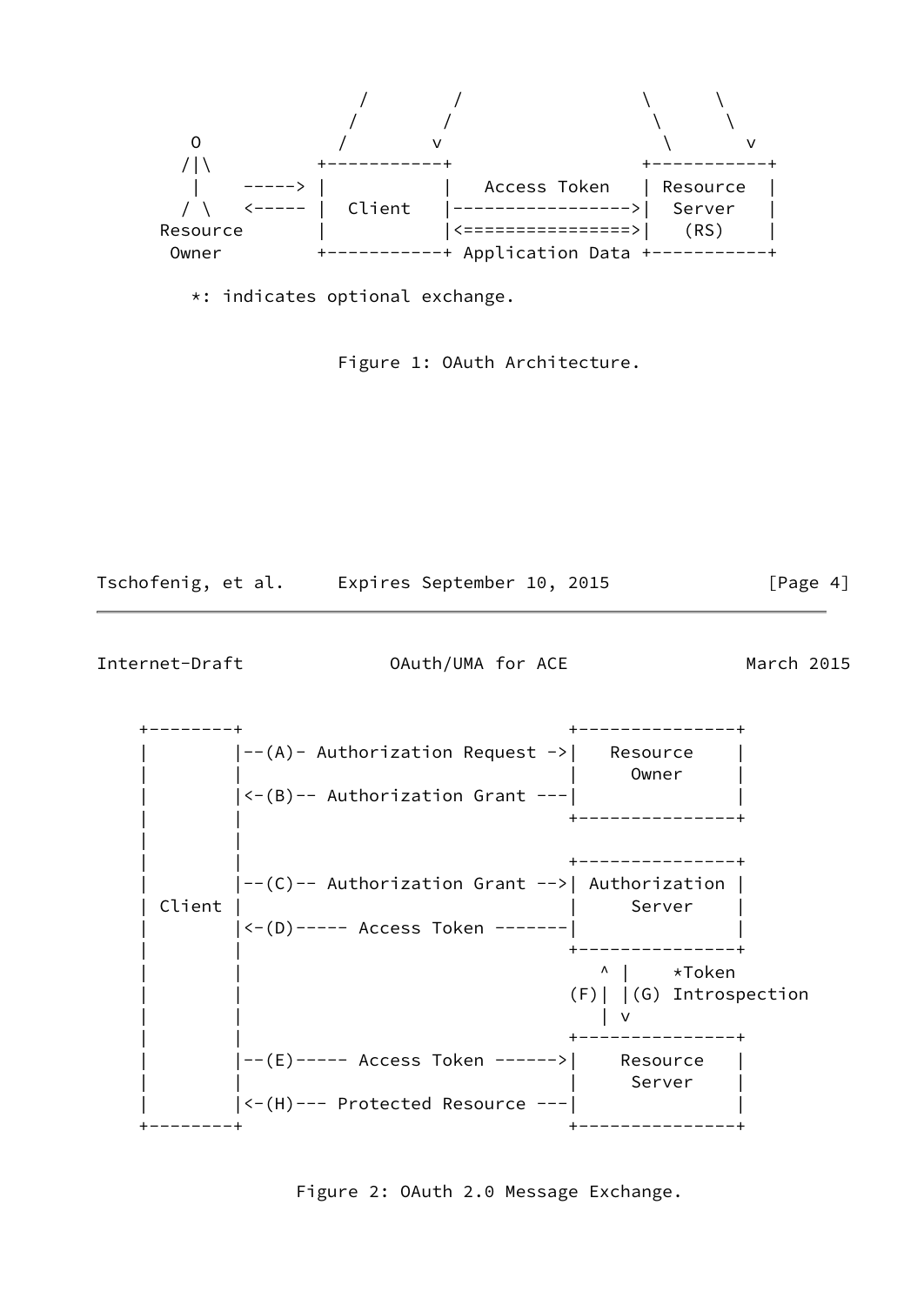We can apply a similar pattern to IoT devices as well. For example, envision an end-user Alice and her new purchase of an Internet connected scale designed for "quantified self" scenarios. In our example, the scale has a micro-controller that was pre-provisioned with a certificate during manufacturing enabling the device to authenticate itself to the vendor-authorized software update server as well as to other parties. The identifier used for authentication of a scale is something as benign as an EUI-64 serial number.

 Once the identifier used by the scale and Alice's account information have been provisioned into an online repository, and if Alice can demonstrate appropriate control of the device -- for example, by entering a confirmable PIN code or serial number that was packaged with the shipped device into her online account record, whether through a Web or mobile app  $-$  it is possible to treat the device as an OAuth client and issue it an OAuth token so that it can act on Alice's behalf.

 The value of this association is that any API calls made by the scale, for example to report Alice's weight, body mass index (BMI), or progress against health goals into her online account, will be associated with her alone. If other household members use the scale as well, their unique associations will ensure that their data will go to the right place (assuming there is a mechanism at the scale

| Tschofenig, et al. |  | Expires September 10, 2015 |  | [Page 5] |  |
|--------------------|--|----------------------------|--|----------|--|
|                    |  |                            |  |          |  |

<span id="page-5-1"></span>Internet-Draft OAuth/UMA for ACE March 2015

 that allows family members to be differentiated). Further, each token can be revoked and expired exactly like any other OAuth token.

<span id="page-5-0"></span>[3.2](#page-5-0). Using UMA with Scales

UMA builds on top of OAuth (and optionally OpenID Connect [[OIDC\]](#page-22-2)) to let an end-user achieve three main goals:

- 1. authorize other parties to access APIs under his or her control using client applications;
- 2. set conditions for access so that those other parties may have to provide "claims" and do step-up authentication to get access (in a so-called claims gathering process); and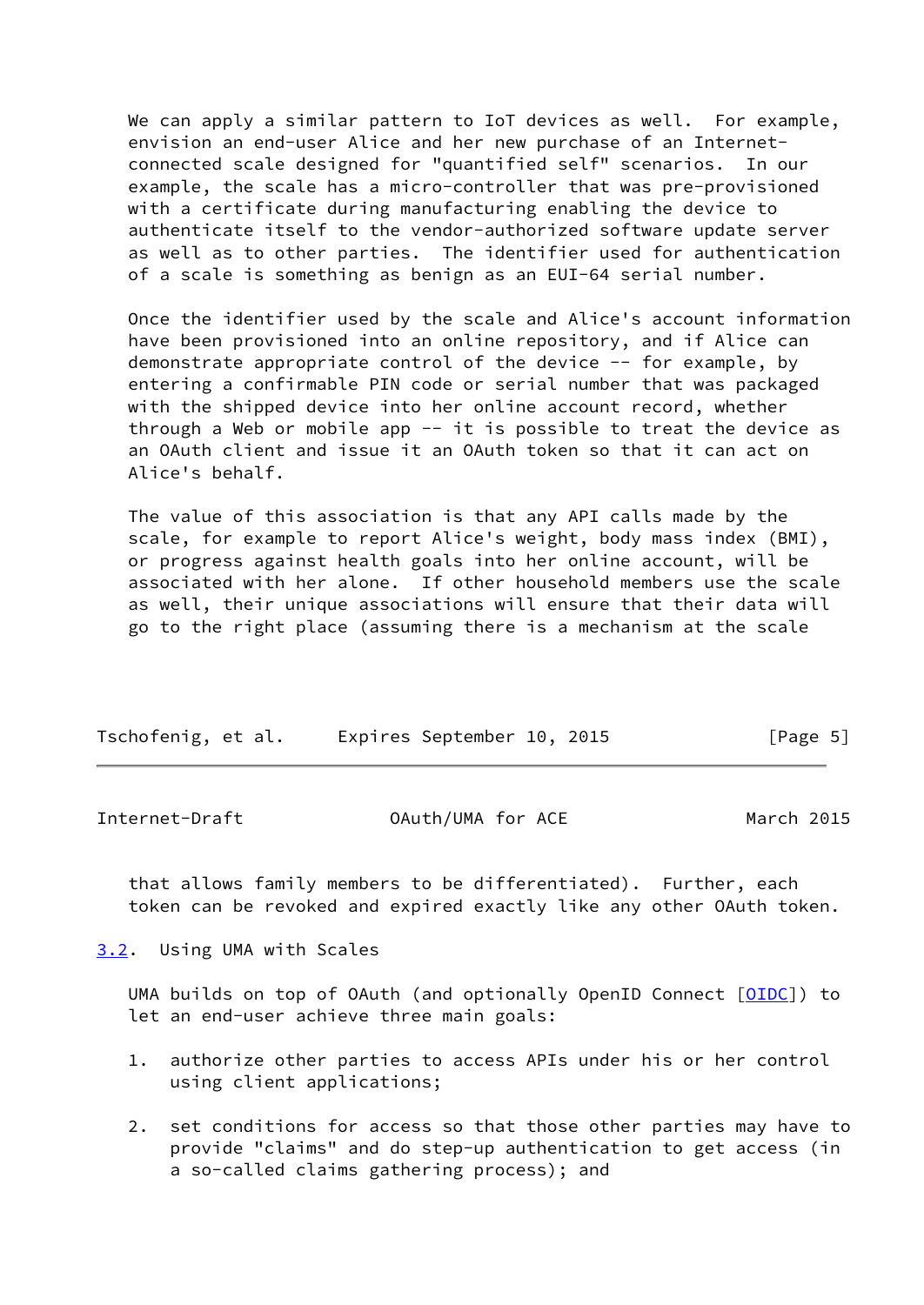3. centralize management of all these conditions for access in one cloud service.

 The basic architecture and flow is shown in Figure 3. A protection API token (PAT) is an OAuth token with a scope that gives the resource server access to the UMA-standardized protection API at the authorization server; an authorization API token (AAT) is an OAuth token with a scope that gives the client access to the UMA standardized authorization API; and a requesting party token (RPT) is the main access token issued to a requesting party, which does not rely on resource owner presence for issuance.

Tschofenig, et al. Expires September 10, 2015 [Page 6]

Internet-Draft OAuth/UMA for ACE March 2015

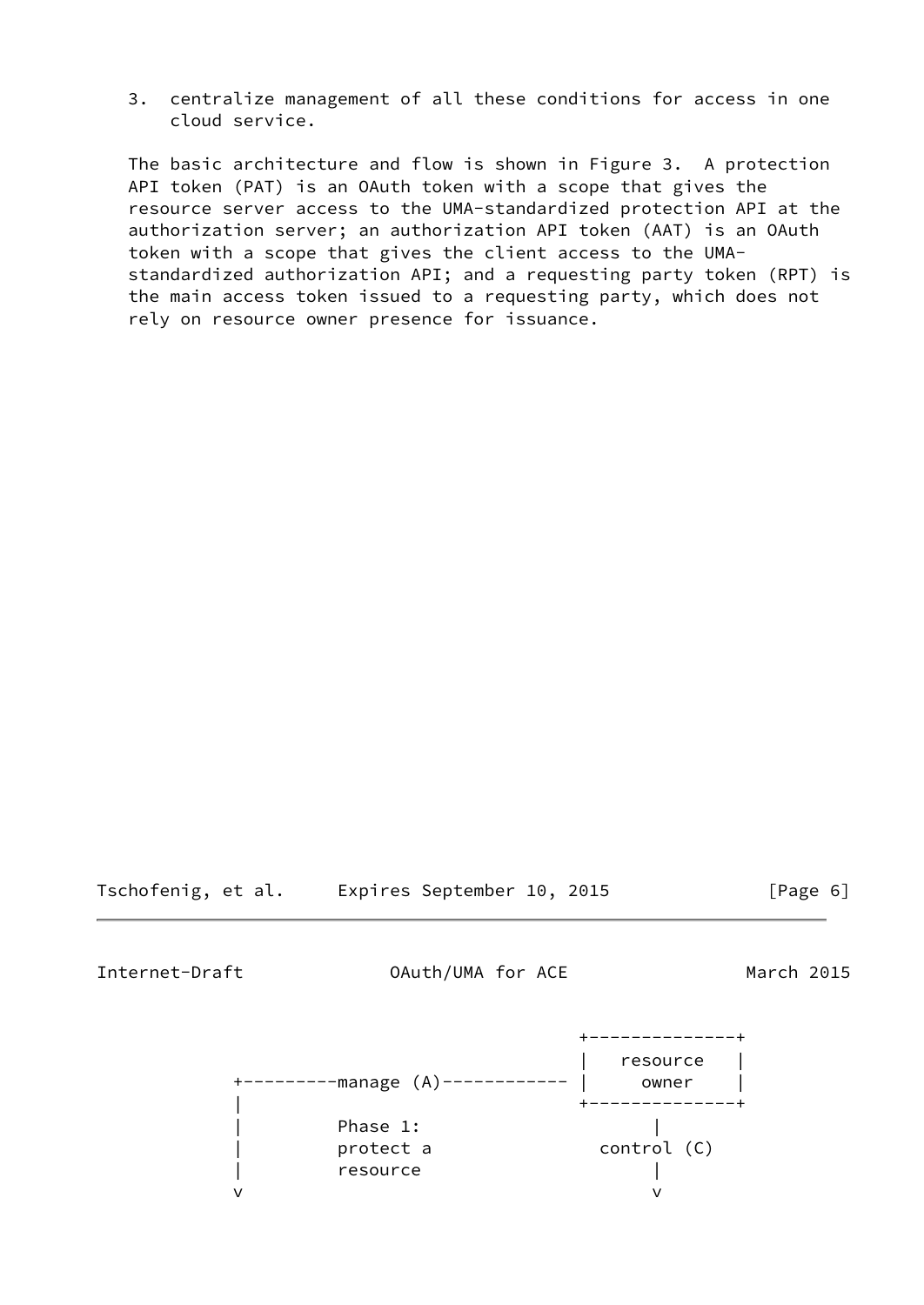

requesting party

Figure 3: OAuth++: The UMA Architecture.

 UMA can be thought of as "OAuth++", in that it adds two major elements: a formal protection API presented by the authorization server, so that resource servers running in different domains can be "authorization relying parties" to it, and the "requesting party" concept distinct from the resource owner (as discussed in **Section 2**).

 The requesting party may be required to interact with the authorization server when the client asks for permission to access a resource. However, if this interaction requires authentication, this authentication step may be outsourced to a variety of different identity providers, including the client (which may be allowed to "push" identity claims to the authorization server), the authorization server itself, or any other identity provider, with the authorization server functioning as a relying party in this case.

Similarly to the previous use case in **Section 3.1**, there is value in extending the Web world to the world of devices because the data

Tschofenig, et al. Expires September 10, 2015 [Page 7]

<span id="page-7-0"></span>Internet-Draft OAuth/UMA for ACE March 2015

originating in a device often travels to the cloud. Alice may want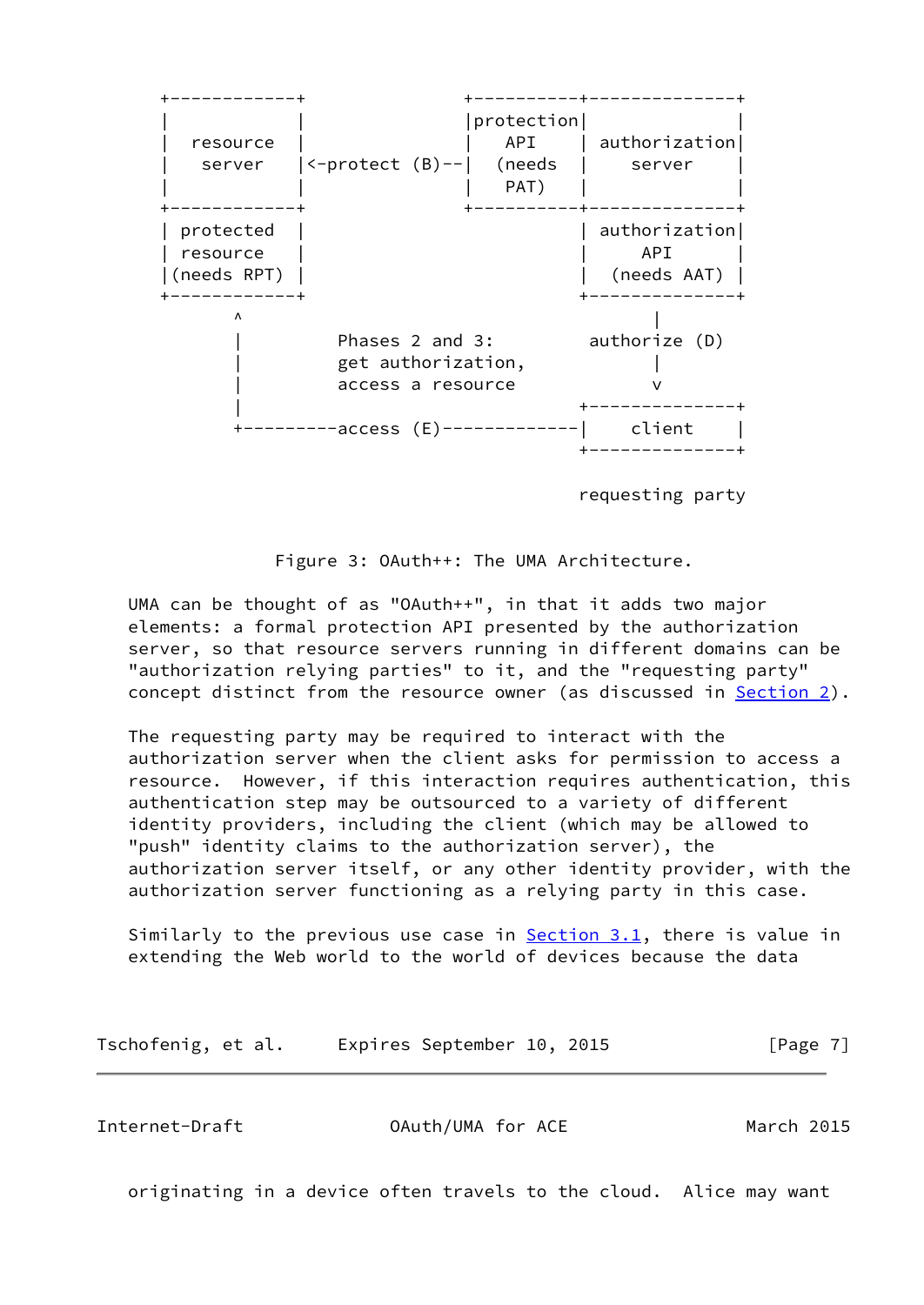to share her scale data with friends, with her doctor, or in anonymized form with a public health service.

 The benefit of using an UMA authorization server, requesting party tokens, and so on to manage Alice's control of her doctor's and others' access to the data her scale generates is that she:

- 1. does not have to be present when they request access, crafting policies prior to access attempts or handling access approval requests after attempts;
- 2. can demand that requesting parties present proof of their suitability (such as current valid hospital credentials);
- 3. can change the length permission validity, including revoking sharing relationships;
- 4. can set policies governing clients used by requesting parties as well; and
- 5. can do this from a centralizable authorization point, crossing multiple resource servers (and thus devices feeding into them).
- <span id="page-8-0"></span>[3.3](#page-8-0). Using OAuth and UMA with Cars

 A connected car example illustrates other desirable aspects of IoT authentication and authorization.

 Alice buys a new car. At manufacture time, the car was registered at the manufacturer's authorization server. When buying the car, Alice can create an account at the manufacturer's website and reuse the already configured authorization server. Alice installs a car managing mobile app on her phone to manage her car. Alice authorizes the app to act on her behalf as OAuth client to perform actions, such as open car door, which would be similar to authorizing an app to send tweets on my behalf to the twitter API but in this case the resource server is the car and the API is accessed over Bluetooth Smart.

 Since the operation of opening the car is security sensitive, it is desirable to require more than a long term access token to open the door and to start the car. So instead of just accepting the access token the authorization server may require Alice to supply more information and a UMA claims gathering process is started, such as requiring a multi-factor authentication using a fingerprint or a PIN code on her phone.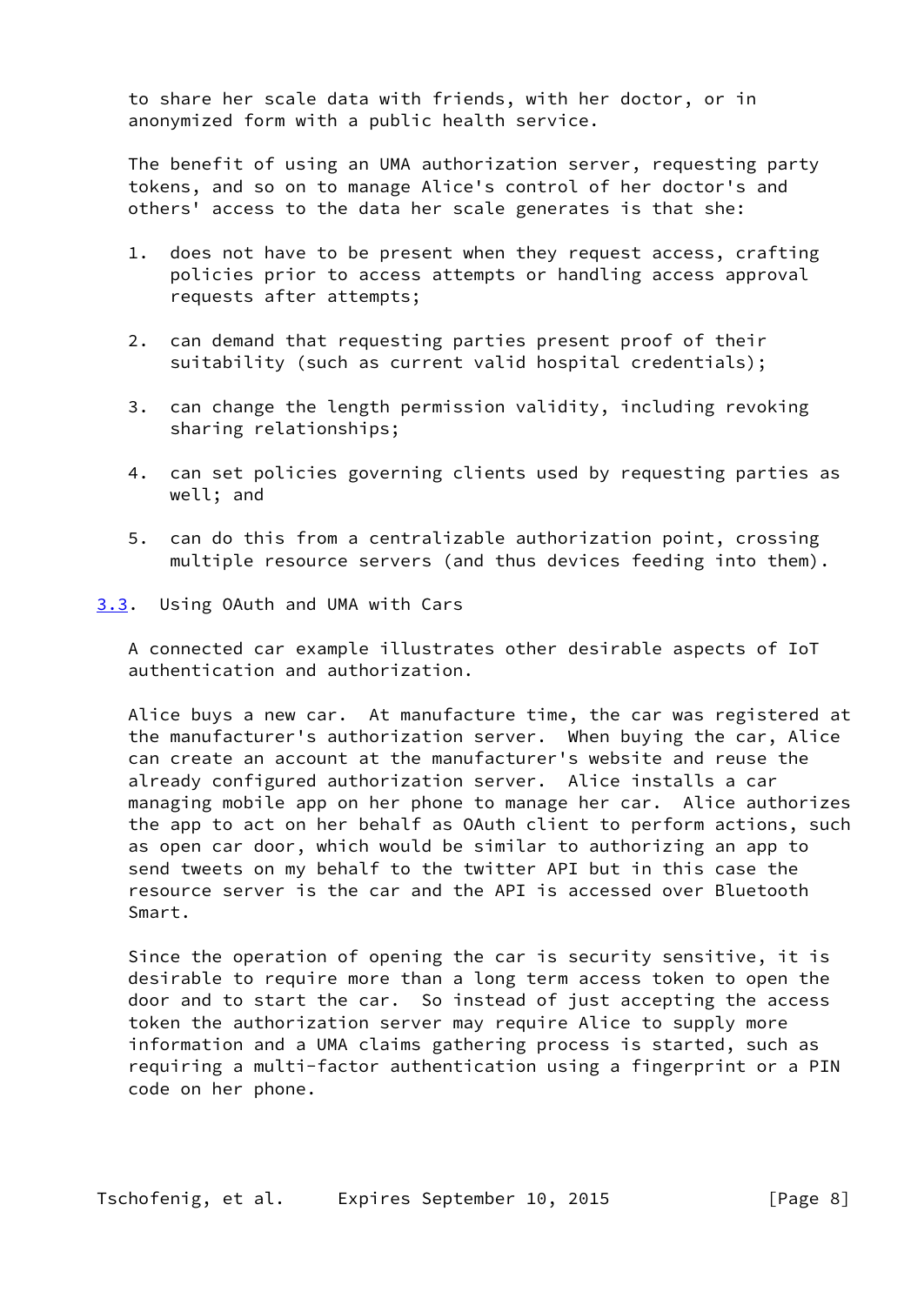<span id="page-9-1"></span>Internet-Draft OAuth/UMA for ACE March 2015

 Furthermore, Alice wants to share driving rights with her husband Ted. Alice is owner of the car and is authorized to add new drivers to the car. To do this Alice can setup the policies at the authorization service governing who can do what with the car at what time. Alice configures a rule that allows Ted to request a token for the scope of driving the car, but just as Alice, Ted is required to download the app, authorize it and go through a claims gathering flow to actually get the token to start the car using his smart phone app.

 With this delegation of rights to the car Ted could potentially even create a valet key with geo fenced driving range and no access to trunk when he leaves the car in a parking garage and thereby create a valet key for the physical world.

 The use of standardized protocols allows Alice to use her own authorization server. Alice could choose to unregister the car at the manufacturer authorization server and register the car to an authorization server of her liking. The car would register available resources and scopes and Alice could configure policies as above using her own authorization server.

 Since cars are not always located in areas with Internet connectivity it is envisioned that cars need to be able to verify access tokens locally (without the need to consult an authorization server in real time). Once the car is online again it could check whether any new revocation information is available and upload information about earlier authorization decisions to the audit log.

 A similiar situation may occur when Alice asks her friend Trudy to get the groceries from the trunk of her car (which she forgot there earlier) while they are at their remote summer cottage. Without Internet connectivity Alice cannot delegate access to her car to Trudy using the authorization server located in the cloud. Instead, she transfers an access token to Trudy using Bluetooth. This access token entitles Trudy to open the trunk but not to drive it and grants those permissions only for a limited period. To ensure that the car can actually verify the content of the access token the client app of Alice again uses the capabilities of the proof-of-possession tokens.

## <span id="page-9-0"></span>[3.4](#page-9-0). Using OAuth and UMA with Door Locks

 Alice, the owner of a small enterprise, buys a door lock system for her office. She would expect to be able to provision policies for access herself, in effect acting as "system administrator" for herself and for her five employees. She may also want to choose her own authorization server, since she wants to integrate the physical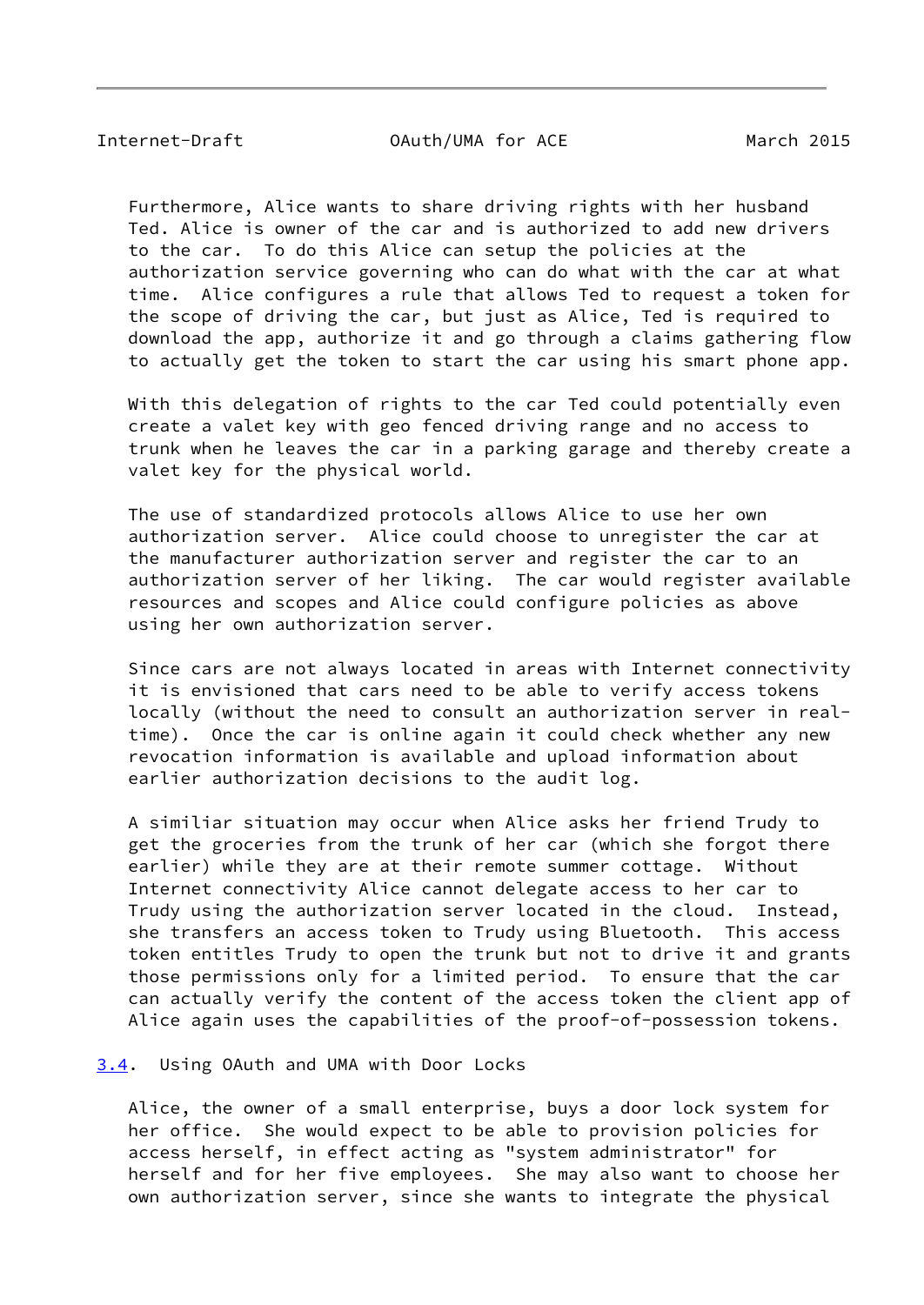access control system with the rest of the resources in her company and the enterprise identity management system she already owns. She

Tschofenig, et al. Expires September 10, 2015 [Page 9]

<span id="page-10-1"></span>

Internet-Draft OAuth/UMA for ACE March 2015

 wants to control the cloud-based file system, financial and health data, as well as the version control and issue tracking software.

<span id="page-10-0"></span>[4](#page-10-0). Protocol Designs for the Web and Beyond

 The design of OAuth was intentionally kept flexible to accommodate different deployment situations. For example, authentication of the resource owner to the authorization server before granting access is not standardized and different authentication technologies can be used for that purpose. The user interface shown to the resource owner when asking for access to the protected resource is not standardized either.

 Over the years various extensions have been standardized to the core OAuth protocol to reduce the need for proprietary extensions that offer token revocation, an access token format called JSON Web Token, or proof-of-possession tokens that offer an alternative security model for bearer tokens [\[RFC6750](https://datatracker.ietf.org/doc/pdf/rfc6750)].

 Due to the nature of the Web, OAuth protocol interactions have used HTTPS as a transport; however, other transports have been investigated as well, such as OAuth for use over SASL (for use with email) and more recently OAuth over the Constrained Application Protocol (CoAP).

 This document provides the reader with information about which OAuth extensions will be useful for the IoT context. In its structure it is very similar to the DTLS/TLS IoT profile document that explains what TLS extensions and ciphersuites to use for different IoT deployment environments. Interestingly, very little standardization effort is necessary to make OAuth and UMA fit for IoT. To a large extend the work is centered around using alternative transports (such as CoAP and DTLS instead of HTTP over TLS) to minimize the on-the wire overhead and to lower code-size and to define profiles for highly demanded use cases.

 The UMA group, benefiting from observing the OAuth experience and from the era in which UMA itself has been developed, has built extension points into the protocol, already anticipating a need for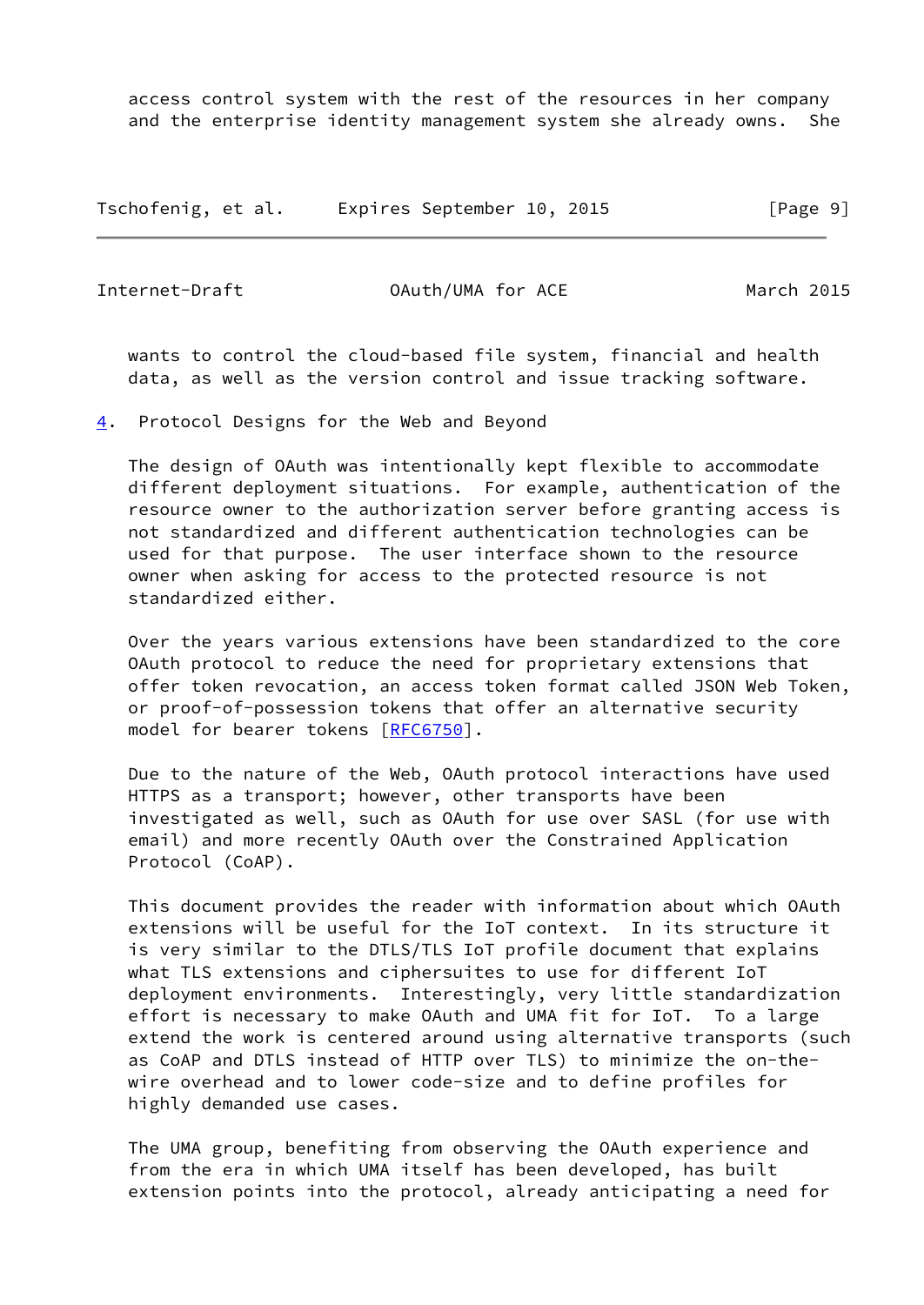flexibility in transport bindings. Thus, UMA has three "extensibility profiles" that enable alternate bindings (such as CoAP) to be defined for communications between an authorization server and resource server, a resource server and client, and an authorization server and client respectively. It also, similarly to OAuth, as other extensibility options, such as token profiling and the ability to extend JSON formats to suit a variety of deployment needs.

| Tschofenig, et al. | Expires September 10, 2015 | [Page 10] |
|--------------------|----------------------------|-----------|
|--------------------|----------------------------|-----------|

<span id="page-11-1"></span>Internet-Draft OAuth/UMA for ACE March 2015

<span id="page-11-0"></span>[5](#page-11-0). Instantiations

 In this section we provide additional details about the use of OAuth and UMA for solving the use cases outlined in [Section 3.](#page-3-0) In general, the following specifications are utilized:

- o OAuth 2.0 [\[RFC6749](https://datatracker.ietf.org/doc/pdf/rfc6749)] for interacting with the authorization server. The use of the CoAP-OAuth profile [\[I-D.tschofenig-ace-oauth-iot](#page-22-3)] maybe used but is not essential for the examples in this section since the client is less constrained.
- o Bearer tokens and proof-of-possession tokens as two different security models for obtaining and presenting access tokens. Bearer tokens are defined in [\[RFC6750](https://datatracker.ietf.org/doc/pdf/rfc6750)] and the architecture for proof-of-possession (PoP) tokens can be found at [[I-D.ietf-oauth-pop-architecture\]](#page-21-3). PoP tokens introduce the ability to bind credentials, such as an ephemeral public key, to the access token.
- o UMA [\[I-D.hardjono-oauth-umacore](#page-21-2)] for registering the resource server with the authorization server provided by Alice and for management of policy.
- o Dynamic Client Registration [\[I-D.ietf-oauth-dyn-reg](#page-21-4)] for the client app to register at the authorization server.
- o Token introspection [\[I-D.ietf-oauth-introspection](#page-21-5)] for optionally allowing the resource server to verify the validity of the access token (if this step is not done locally at the resource server). The use of token introspection over CoAP [[I-D.wahlstroem-ace-oauth-introspection](#page-22-4)] reduces overhead.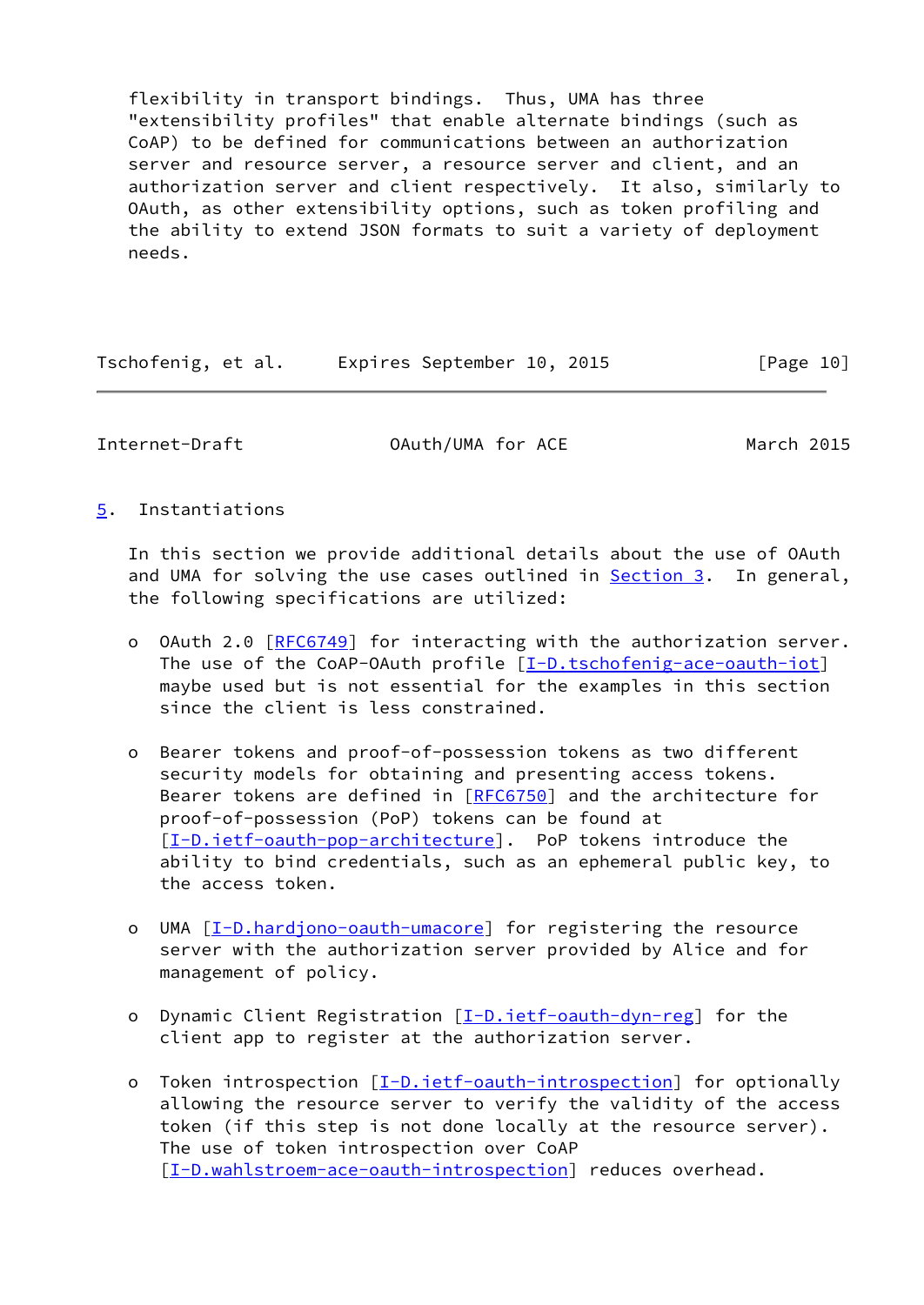- o JSON Web Token (JWT) [\[I-D.ietf-oauth-json-web-token](#page-21-6)] for the format of the access token. JSON Web Signatures (JWT) [[I-D.ietf-jose-json-web-signature\]](#page-21-7) are used for creating a signature over the JWT. The use of a CBOR encoding of various JSON-based security specifications is under discussion to reduce the size of JSON-based tokens.
- o A new Bluetooth Smart service and profile for conveying access tokens securely from the client to the resource server. If CoAP runs between the client and a constrained resouce server then [[I-D.tschofenig-ace-oauth-bt\]](#page-22-5) provides additional overhead reduction.

| Tschofenig, et al. | Expires September 10, 2015 |  | [Page 11] |
|--------------------|----------------------------|--|-----------|
|                    |                            |  |           |

<span id="page-12-1"></span>Internet-Draft OAuth/UMA for ACE March 2015

## <span id="page-12-0"></span>[5.1](#page-12-0). Car Use Case

In the car use case, as described in **Section 3.3**, the car acts as the resource server and an application on the smart phone plays the role of the client. Alice is first a delegated administrator then becomes a resource owner of the car.

Alice creates an account, downloads and authorizes the mobile app:

- 1. Alice creates an account on manufacturer's website.
- 2. Alice selects that two factor authentication must be used to be able to start controlling car from an app.
- 3. Alice downloads app and starts it.
- 4. App has never been provisioned so a browser is started, user selects manufacturer's authorization server from a list.
- 5. Alice authenticates using two factors and authorizes the application.
- 6. Access and refresh tokens are provisioned to the app.

Alice configures policies to add Tim as new driver: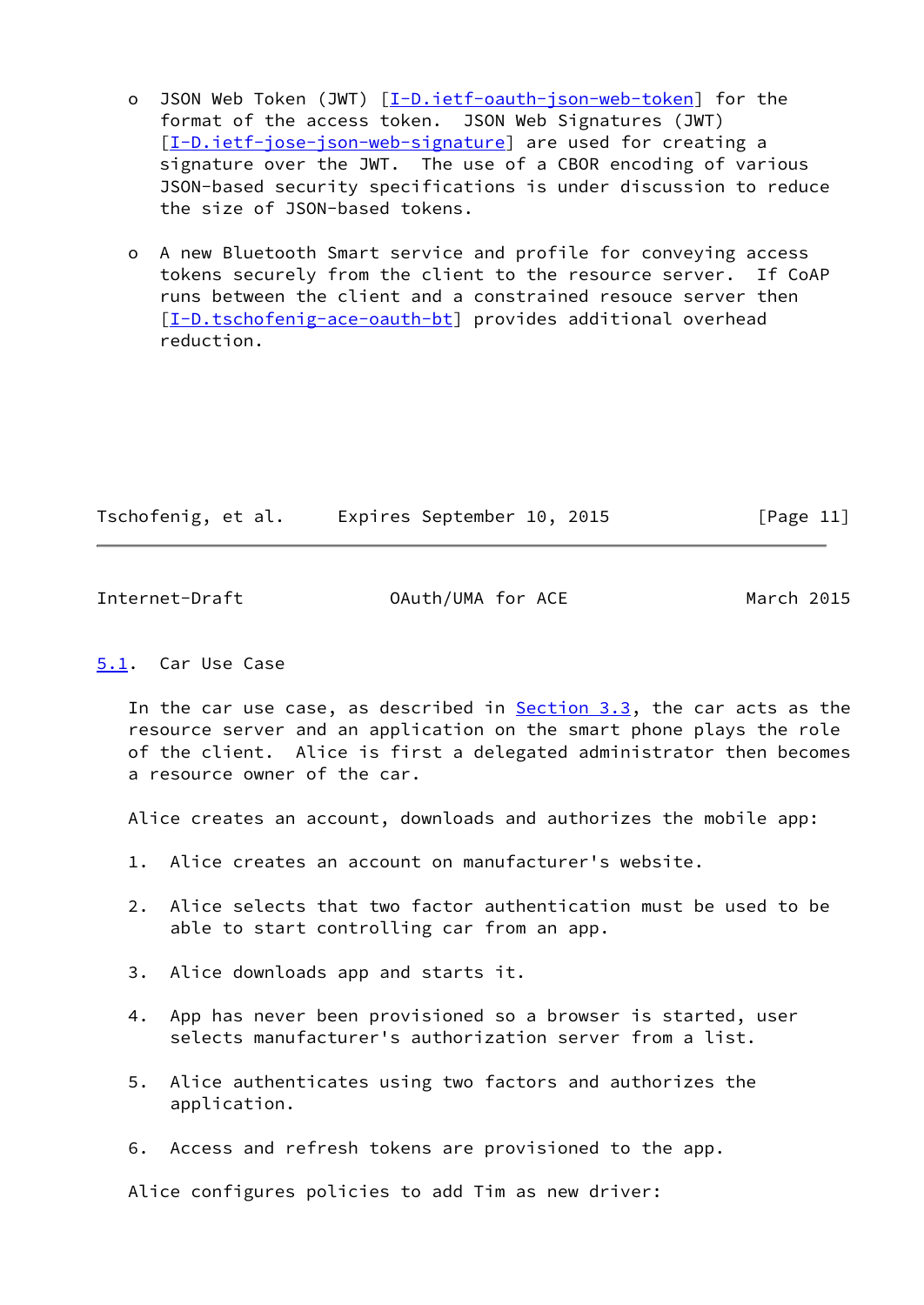- 1. Alice opens the car-settings page within the app.
- 2. Alice selects to add a new driver by supplying Tims email address.
- 3. Alice checks the checkboxes that also makes Tim a delegated administrator.
- 4. Alice saves the new policies.

Alice opens car door over Bluetooth Smart:

- 1. The smartphone detects the advertising packets of the door lock and asks Alice whether she wants to open the car door.
- 2. Alice confirms and a request is sent to the authorization server together with an ephemeral public key created by the phone. The request indicates information about the car Alice is seeking access to.
- 3. The authorization server evaluates the request to open the car door on the specific car and verifies it against the access

| Tschofenig, et al. | Expires September 10, 2015 | [Page 12] |
|--------------------|----------------------------|-----------|
|--------------------|----------------------------|-----------|

Internet-Draft OAuth/UMA for ACE March 2015

 control policy. Note that the app authenticated itself to the authorization server.

- 4. The authorization server prompts Alice for a PIN code using claims gathering.
- 5. Alice enters pin and the application communicates it to the authorization server.
- 6. It turns out that the system administrator has granted her access to that specific car and she is given access by returning an access token.
- 7. The smart phone app then uses the obtained access token to create a request (which includes the access token) over Bluetooth Smart using on the (not yet existing) Physical Access Control Profile, which is a security protocol that utilizes public key cryptography where the app demonstrates that it knows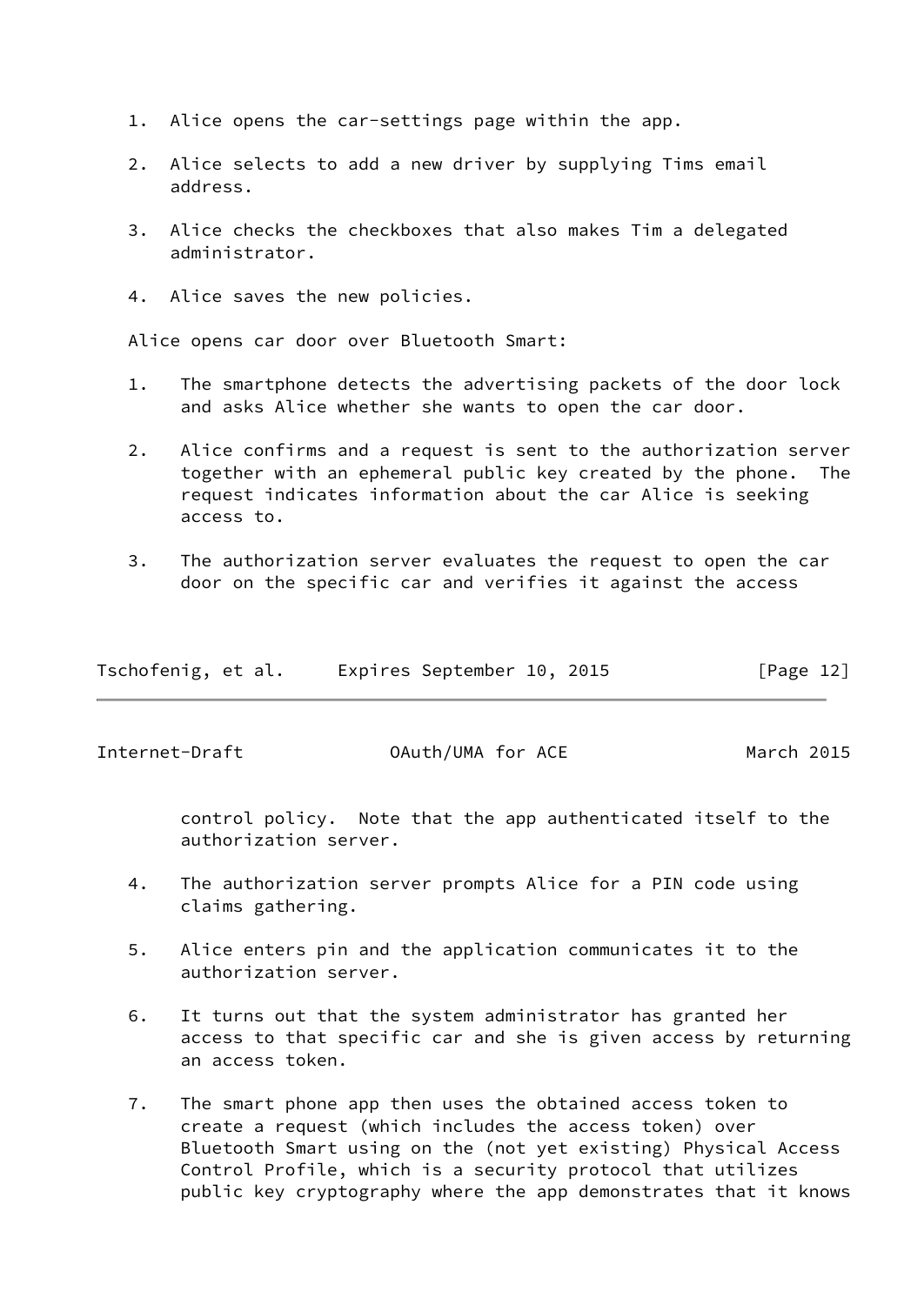the private key corresponding to the finger of the public key found in the token.

- 8. The car receives the request and verifies it.
- 9. To check whether the permissions are still valid the car sends the access token to the introspection endpoint.
- 10. The authorization server validates the access token and returns information about the validity of the token to the car. In this case it's a valid token.
- 11. The request is logged.
- 12. The car gets a response and opens the car door.

Alice changes authorization server:

- 1. Alice wants to connect the car to her own authorization server instead of the manufacturers default authorization server.
- 2. Alice makes a request to the current authorization server to unbind the device from the authorization server.
- 3. The authorization server validates Alice request to remove the authorization server.
- 4. Alice configures a new authorization server in the apps UI.

Tschofenig, et al. Expires September 10, 2015 [Page 13]

<span id="page-14-0"></span>Internet-Draft OAuth/UMA for ACE March 2015

- 5. The app starts an authorization code grant flow with the private authorization server of Alice. Alice logs on and authorizes the app to act on her behalf.
- 6. The app sends information about the new authorization server to the car using Bluetooth Smart.
- 7. The car registers the resource it offers with the new authorization server.
- 8. Alice configures herself as the car owner in the new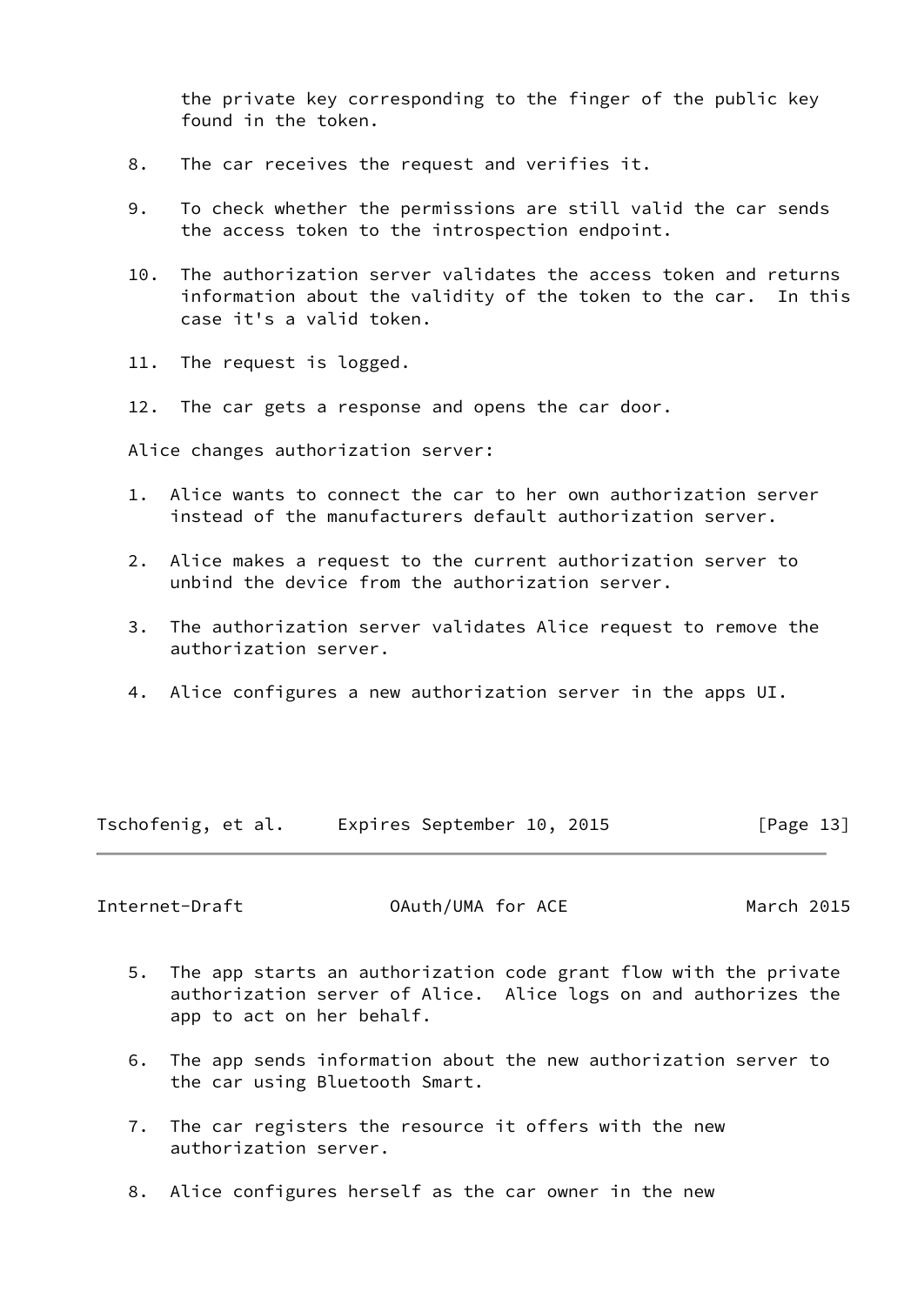authorization server.

- 9. The car unbinds itself from the old authorization server by invalidating the access tokens using the revocation endpoint.
- <span id="page-15-0"></span>[5.2](#page-15-0). Door Lock Use Case

 In the constrained server use case, as described in [Section 3.4,](#page-9-0) the door lock acts as the resource server and an application on the smart phone plays the role of the client.

 Since the client runs on a powerful smartphone standard OAuth according to OAuth Core can be used. To avoid leakage of the access token the use of a proof-of-possession token is utilized instead of a bearer token. This allows the client to demonstrate the possession of the private key to the client. Both symmetric as well as asymmetric cryptography can be used. The use of asymmetric cryptography is beneficial since it allows the client to create a public / private key pair and to never expose the private key to other parties.

 As a setup-step the following steps are taken as part of the enterprise IT

- 1. Alice, as the enterprise network administrator and compay owner, enables the physical access control rights at the identity management server.
- 2. Alice downloads the enterprise physical access control system app on her phone. By downloading the app she agrees to the terms of use and she accepts the permissions being asked for by the app.
- 3. Alice associates her smart phone app with her account by login into the enterprise management software, which uses OAuth 2.0 for delegating access to the app.

| Tschofenig, et al. | Expires September 10, 2015 |  | [Page 14] |
|--------------------|----------------------------|--|-----------|
|--------------------|----------------------------|--|-----------|

|  | Internet-Draft | OAuth/UMA for ACE | March 2015 |
|--|----------------|-------------------|------------|
|--|----------------|-------------------|------------|

 4. Alice, as the enterprise administrator, configures policies at the authorization server to give her employees access to the office building as well.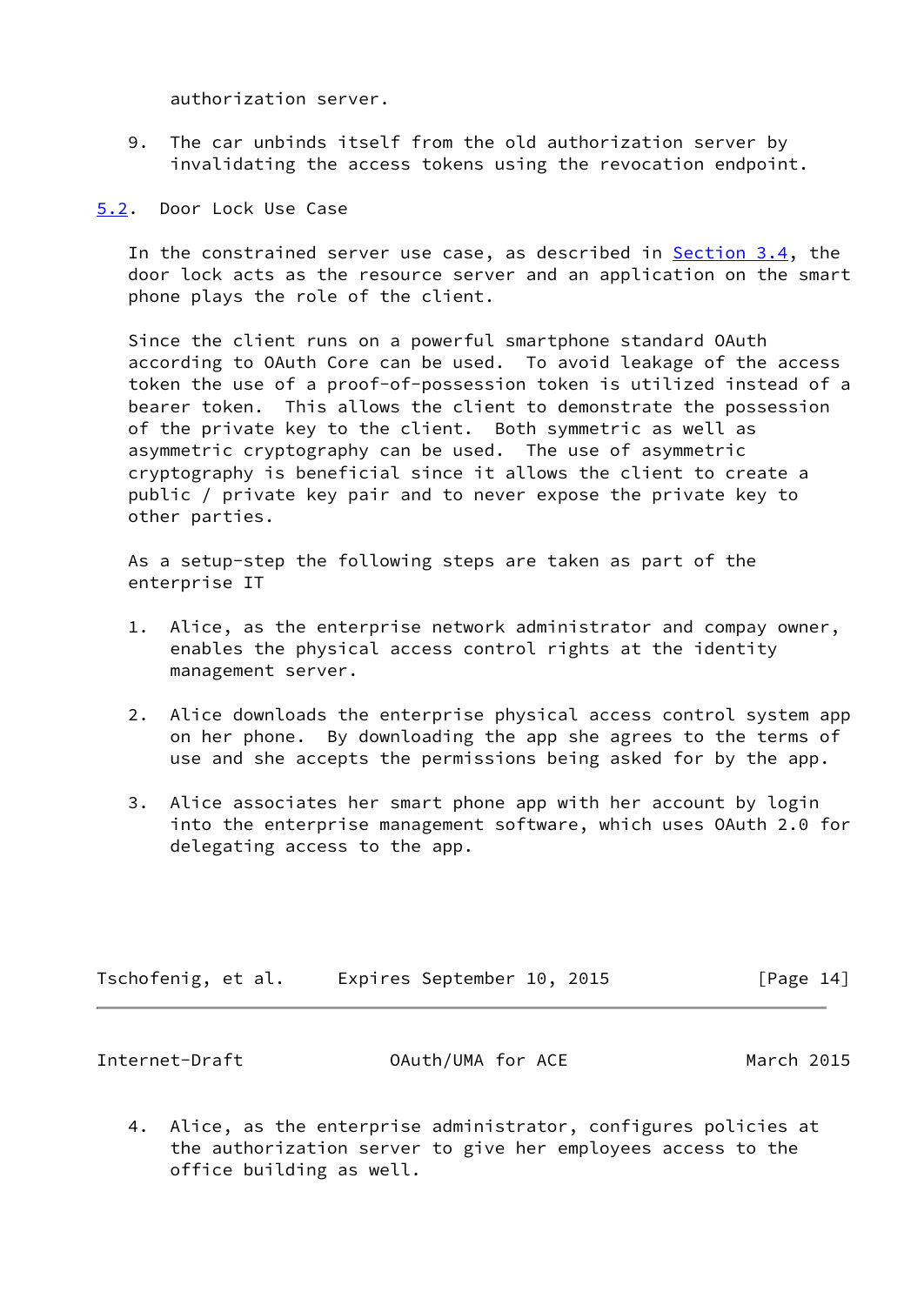5. In this use case each door lock is provisioned with an asymmetric key pair and the public key of the authorization server. The public key of each door lock is registered with the authorization server. Door locks use these keys when interacting with the authorization server (for authentication in case of token introspection), for authenticating towards the client, and for verifying the signature computed over the access token.

 When Alice uses her smartphone for the first time to access the office building the following steps take place:

- 1. The smartphone detects the advertising packets of the door lock and asks Alice whether she wants access.
- 2. Alice confirms and a request is sent to the authorization server together with an ephemeral public key created by the phone. The request indicates information about the door Alice is seeking access to. The request is protected using TLS.
- 3. The authorization server evaluates the request and verifies it against the access control policy. Since Alice has added herself to access control policies already she is given access by returning an access token. This access token includes the fingerprint of the public key provided in the request. The access token is digitally signed to avoid any modification of the content.
- 4. The smart phone app then uses the obtained information to create a request (which includes the access token) over Bluetooth Smart using the (not yet existing) Physical Access Control Profile, which is a security protocol that utilizes public key cryptography where the app demonstrates that it knows the private key corresponding to the finger of the public key found in the token.
- 5. The door lock software receives the request and verifies the digital signature, inspects the content (such as expiry date, and scope), and determines whether the fingerprint of the public key corresponds to the private key used by the client. Once successfully verified the door is unlocked, and Alice is allowed to enter.
- 6. The physical access control app caches the access token for future use.

Tschofenig, et al. Expires September 10, 2015 [Page 15]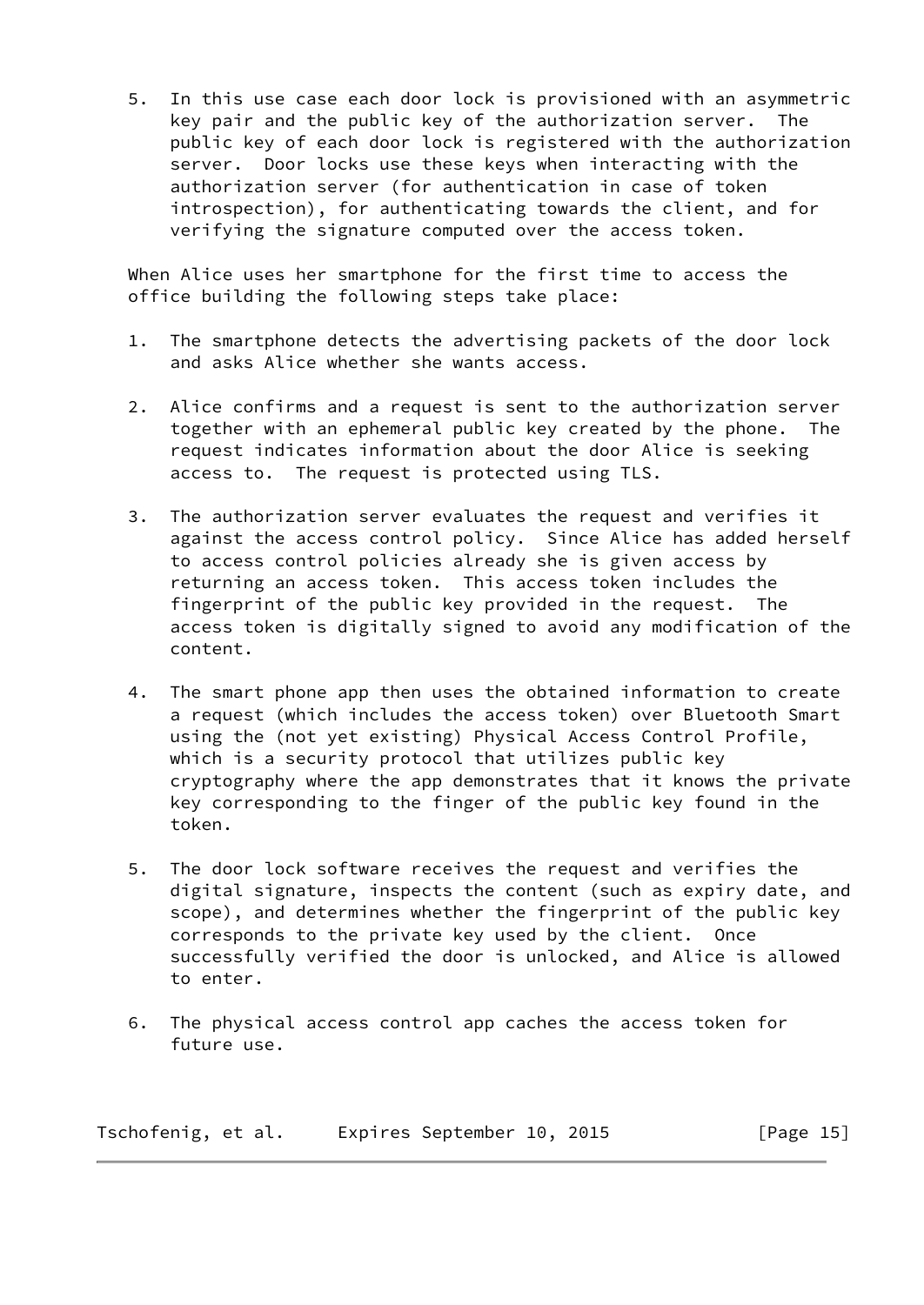<span id="page-17-1"></span> As a variation of the above-described procedure, the door lock might consult the authorization server using token introspection to determine the validity of the access token. This allows the enterprise system software to make real-time access control decisions and to better gain visibility about the number of employees in the building (in case of an emergency).

 When Alice approaches the door next time her physical access control app determines that a cached (and still valid) access token is available and no further interaction with the authorization server is needed. Decisions about how long to cache access tokens are a policy decision configurable into the system and impact the performance of the protocol execution.

When Bob, who is employed by Alice, approaches the office building for the first time his downloaded physical access control app also interacts with the door. While Bob still has to consent to the use of app, Alice does not need to authorize access of Bob to the office building in real-time since she has already granted access to her employees earlier already.

<span id="page-17-0"></span>[6](#page-17-0). UMA Use Case Mapping Exercise

An analysis of  $[I-D.hardjono-auth-umacore]$  suggests that its capabilities have a good architectural match with many published ACE use cases. The following are aggregated and paraphrased versions of use cases discussed in [\[I-D.ietf-ace-usecases](#page-23-0)]:

 Owner grants different resource access rights to different parties (U1.1, U2.3, U.3.2):

 UMA meets this use case because the requesting party is formally distinct from the resource owner and because each requesting party, and each client, is represented distinctly at each authorization server, able to have differential policy applied to it.

 Owner grants different access rights for different resources on a device (U1.3, U4.4, U5.2):

 UMA meets this use case because the resource server is able to register each resource set (according to boundaries it unilaterally determines) at the authorization server, so that the resource owner can apply policy to it distinctly.

Owner not always present at time of access (U1.6, U5.5):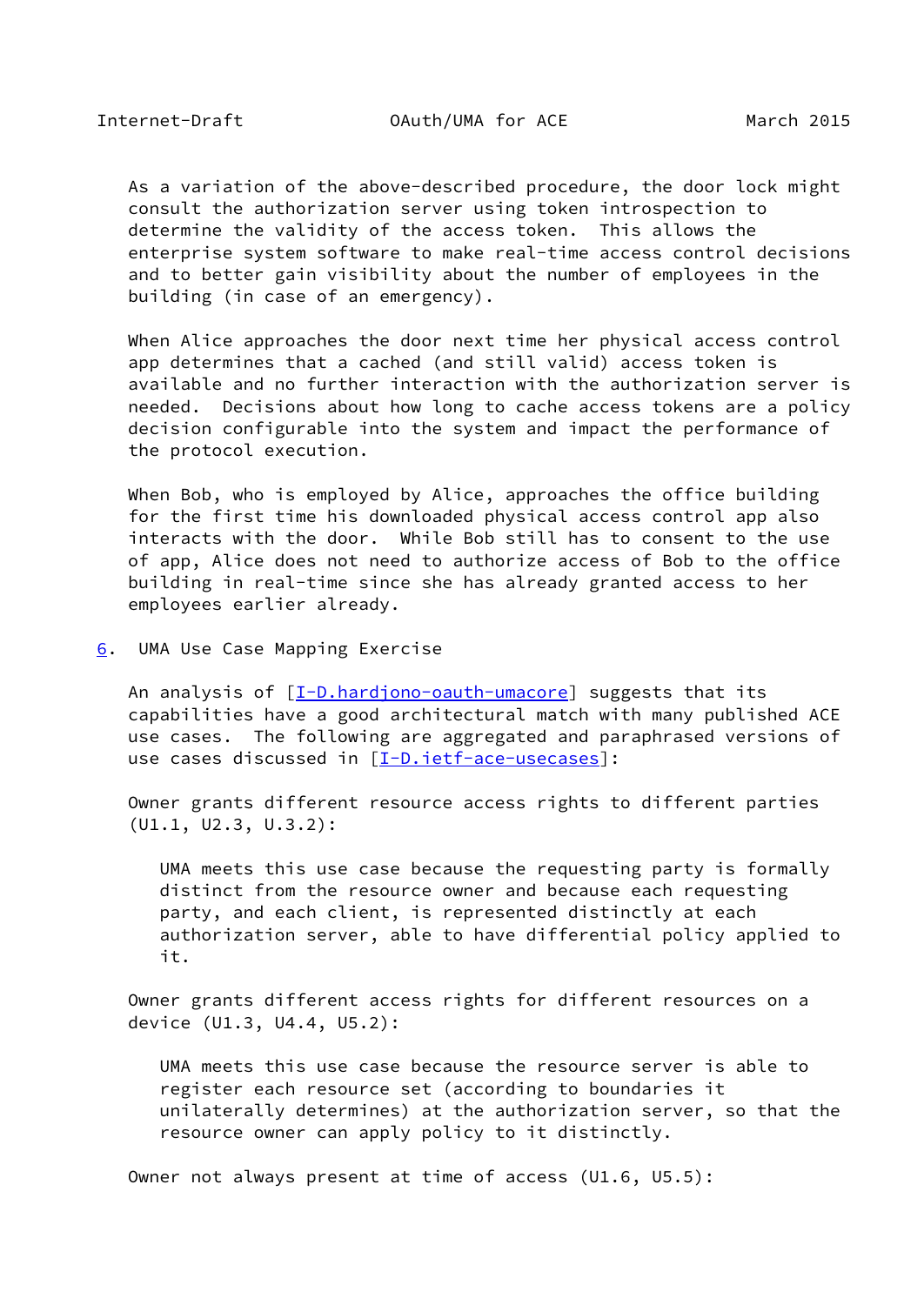Internet-Draft OAuth/UMA for ACE March 2015

 UMA meets this use case because it is a profile of OAuth that defines an asynchronous authorization grant, meaning that the client's interactions during a resource access attempt do not require a resource owner's interaction.

Owner grants temporary access permissions to a party (U1.7):

 UMA meets this use case because the default, mandatory-to implement permissions associated with a requesting party token (the "bearer" profile) are able to be time-limited and are in a time-limitable JSON Web Token as well.

 Owner applies verifiable context-based conditions to authorizations (U2.4, U4.5, U6.3):

 UMA meets this use case because a resource owner can configure an authorization server with policies, or an authorization server can apply system-default policies, to demand "trust elevation" when a client requests authorization data, such that a requesting party or client must satisfy authentication, claims-based, or (through extension) any other criteria prior to being issued authorization data.

Owner preconfigures access rights to specific data (U3.1, U6.3):

 UMA meets this use case because it defines an asynchronous authorization grant, as described above. Preconfiguration is a case when a resource owner sets policy prior to an access attempt.

Owner adds a new device under protection (U4.1):

 UMA meets this use case because it enables a resource owner to associate a device and its corresponding resource server with an authorization server through consenting to the issuance of a protection API token (PAT), enabling the resource server to outsource protection of its resources to the authorization server.

Owner puts a previously owned device under protection (U4.2):

UMA meets this use case because a previous resource owner can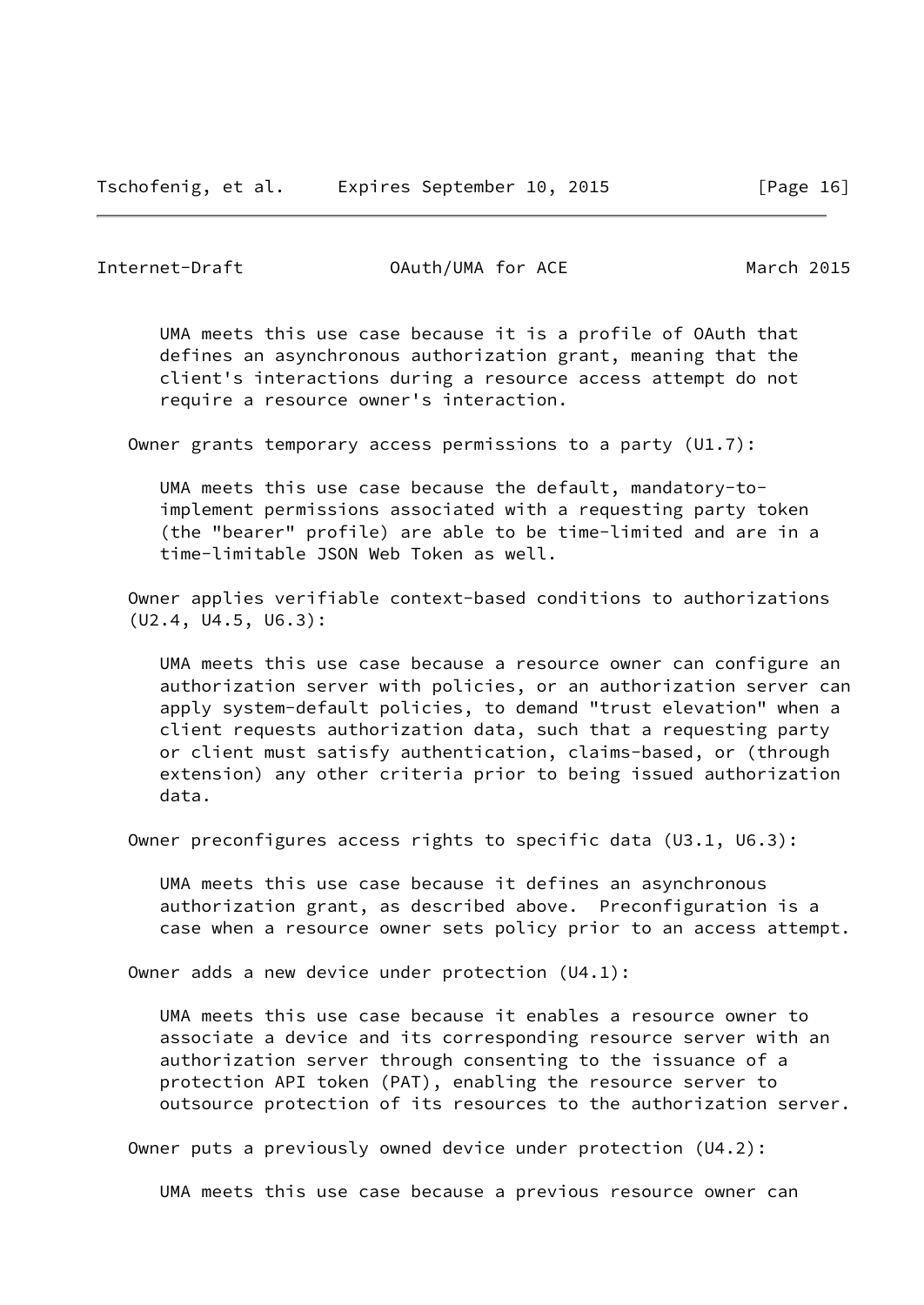revoke a pre-existing PAT if one existed, revoking the previous consent in place, and the new owner can mint a new PAT.

Owner removes a device from protection (U4.3):

 UMA meets this use case because the resource owner can revoke the PAT.

Tschofenig, et al. Expires September 10, 2015 [Page 17]

<span id="page-19-1"></span>Internet-Draft OAuth/UMA for ACE March 2015

Owner revokes permissions (U4.6):

 UMA meets this use case because the resource owner can configure the authorization server to revoke or terminate an existing permission. The default, mandatory-to-implement requesting party token profile ("bearer") requires runtime token introspection, ensuring relatively timely retrieval of a revoked permission (barring authorization server caching policy). Other profiles may have different results.

 Owner grants access only to authentic, authorized clients (U7.1, U7.2):

 UMA meets this use case because it enables OAuth as well as OpenID Connect authentication of clients, including dynamic authentication, and also enables resource owners to configure authorization servers with policy, such that only desired clients wielded by desired requesting parties are given access to the owner's resources.

<span id="page-19-0"></span>[7](#page-19-0). Security Considerations

 This specification re-uses several existing specifications, including OAuth and UMA, and hence the security-related discussion in those documents is applicable to this specification. A reader is encouraged to consult [[RFC6819](https://datatracker.ietf.org/doc/pdf/rfc6819)] for a discussion of security threats in OAuth and ways to mitigate them. On a high level, the security guidance provided in [\[I-D.iab-smart-object-architecture\]](#page-23-1) will help to improve security of Internet of Things devices in general.

 Despite all the available guidance it is nevertheless worthwhile to repeat the most important aspects regarding the use of access tokens, which are a core security mechanism in the OAuth / UMA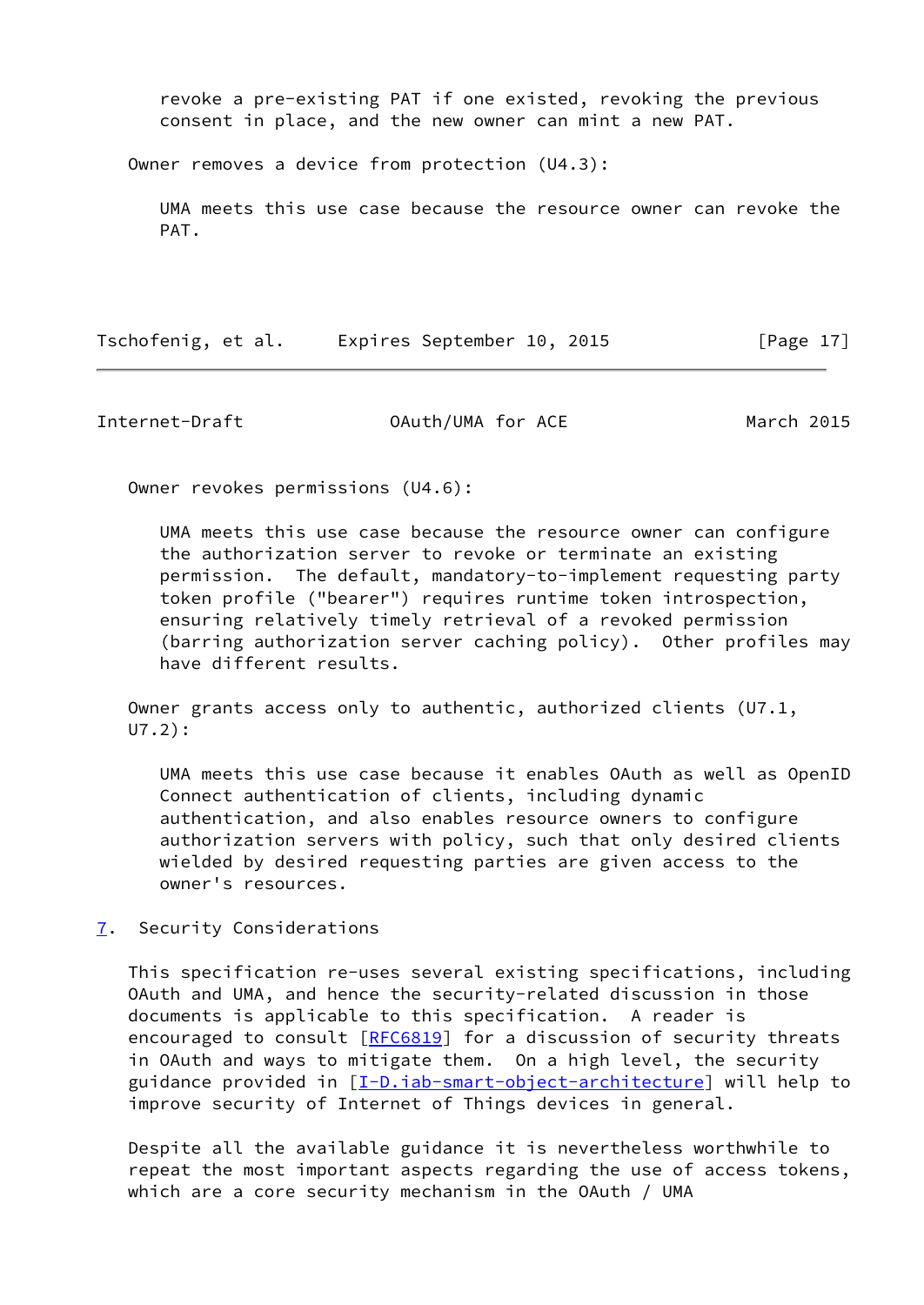specifications.

- Safeguard bearer tokens: Client implementations MUST ensure that bearer tokens are not leaked to unintended parties, as they will be able to use them to gain access to protected resources. This is the primary security consideration when using bearer tokens and underlies all the more specific recommendations that follow. This document also outlines the use of proof-of-possessions, which provide stronger security properties than bearer tokens and their use is RECOMMENDED.
- Validate TLS certificates: TLS/DTLS clients MUST validate the certificates received during the handshaking procedure. TLS/DTLS is used heavily in OAuth/UMA between various parties. Failure to verify certificates will enable man-in-the-middle attacks.

| Tschofenig, et al. | Expires September 10, 2015 |  | [Page 18] |
|--------------------|----------------------------|--|-----------|
|--------------------|----------------------------|--|-----------|

<span id="page-20-1"></span>

Internet-Draft OAuth/UMA for ACE March 2015

- Always use TLS/DTLS: The use of TLS/DTLS is mandatory for use with OAuth as a default. Particularly when bearer tokens are exchanged the communication interaction MUST experience communication security protectoin using TLS (or DTLS). Failing to do so exposes bearer tokens to third parties and could consequently give attackers unintended access. Proof-of-possession tokens on the other hand do not necessarily require the use of TLS/DTLS but TLS/ DTLS is RECOMMENDED even in those cases since TLS/DTLS offers many desireable security properties, such as authentication of the server side.
- Issue short-lived tokens: Authorization servers SHOULD issue short lived tokens. Using short-lived bearer tokens reduces the impact of them being leaked and allows easier revocation in scenarios where resource servers are offline.
- Issue scoped tokens: Authorization servers MUST issue tokens that restrict tokens for use with a specific resource server and contains appropriate entitlements to control access in a fine grained fashion.
- <span id="page-20-0"></span>[8](#page-20-0). IANA Considerations

This document does not require actions by IANA.

<span id="page-20-2"></span>[9](#page-20-2). Acknowledgements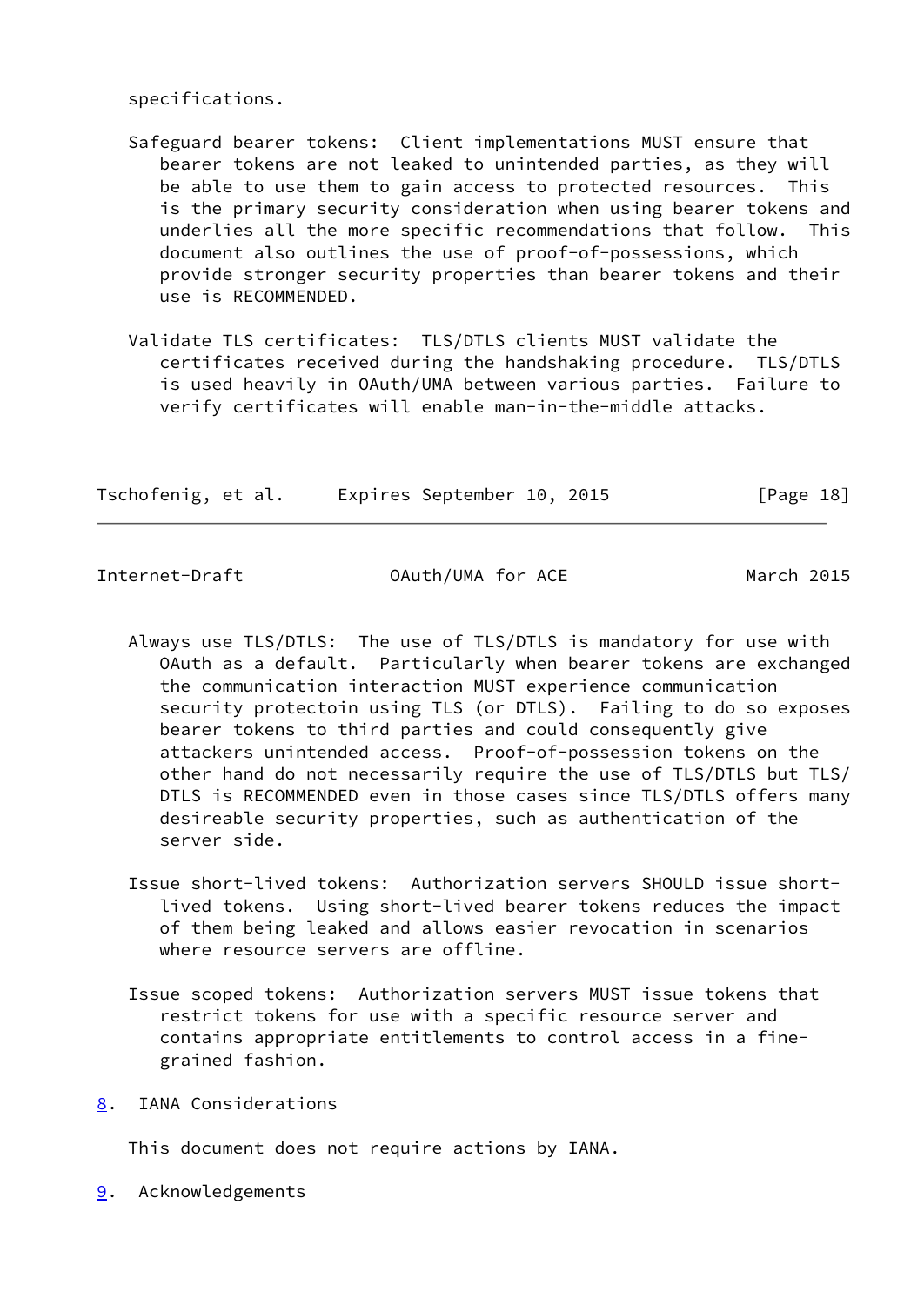This is the first version of the document. We appreciate feedback.

<span id="page-21-0"></span>[10.](#page-21-0) References

<span id="page-21-1"></span>[10.1](#page-21-1). Normative References

<span id="page-21-2"></span>[I-D.hardjono-oauth-umacore]

 Hardjono, T., Maler, E., Machulak, M., and D. Catalano, "User-Managed Access (UMA) Profile of OAuth 2.0", [draft](https://datatracker.ietf.org/doc/pdf/draft-hardjono-oauth-umacore-12) [hardjono-oauth-umacore-12](https://datatracker.ietf.org/doc/pdf/draft-hardjono-oauth-umacore-12) (work in progress), February 2015.

<span id="page-21-7"></span> [I-D.ietf-jose-json-web-signature] Jones, M., Bradley, J., and N. Sakimura, "JSON Web Signature (JWS)", [draft-ietf-jose-json-web-signature-41](https://datatracker.ietf.org/doc/pdf/draft-ietf-jose-json-web-signature-41) (work in progress), January 2015.

Tschofenig, et al. Expires September 10, 2015 [Page 19]

<span id="page-21-5"></span><span id="page-21-4"></span>Internet-Draft OAuth/UMA for ACE March 2015 [I-D.ietf-oauth-dyn-reg] ietf@justin.richer.org, i., Jones, M., Bradley, J., Machulak, M., and P. Hunt, "OAuth 2.0 Dynamic Client Registration Protocol", [draft-ietf-oauth-dyn-reg-24](https://datatracker.ietf.org/doc/pdf/draft-ietf-oauth-dyn-reg-24) (work in progress), February 2015. [I-D.ietf-oauth-introspection] ietf@justin.richer.org, i., "OAuth 2.0 Token Introspection", [draft-ietf-oauth-introspection-05](https://datatracker.ietf.org/doc/pdf/draft-ietf-oauth-introspection-05) (work in progress), February 2015. [I-D.ietf-oauth-json-web-token] Jones, M., Bradley, J., and N. Sakimura, "JSON Web Token (JWT)", [draft-ietf-oauth-json-web-token-32](https://datatracker.ietf.org/doc/pdf/draft-ietf-oauth-json-web-token-32) (work in progress), December 2014. [I-D.ietf-oauth-pop-architecture] Hunt, P., ietf@justin.richer.org, i., Mills, W., Mishra,

<span id="page-21-6"></span><span id="page-21-3"></span>P., and H. Tschofenig, "OAuth 2.0 Proof-of-Possession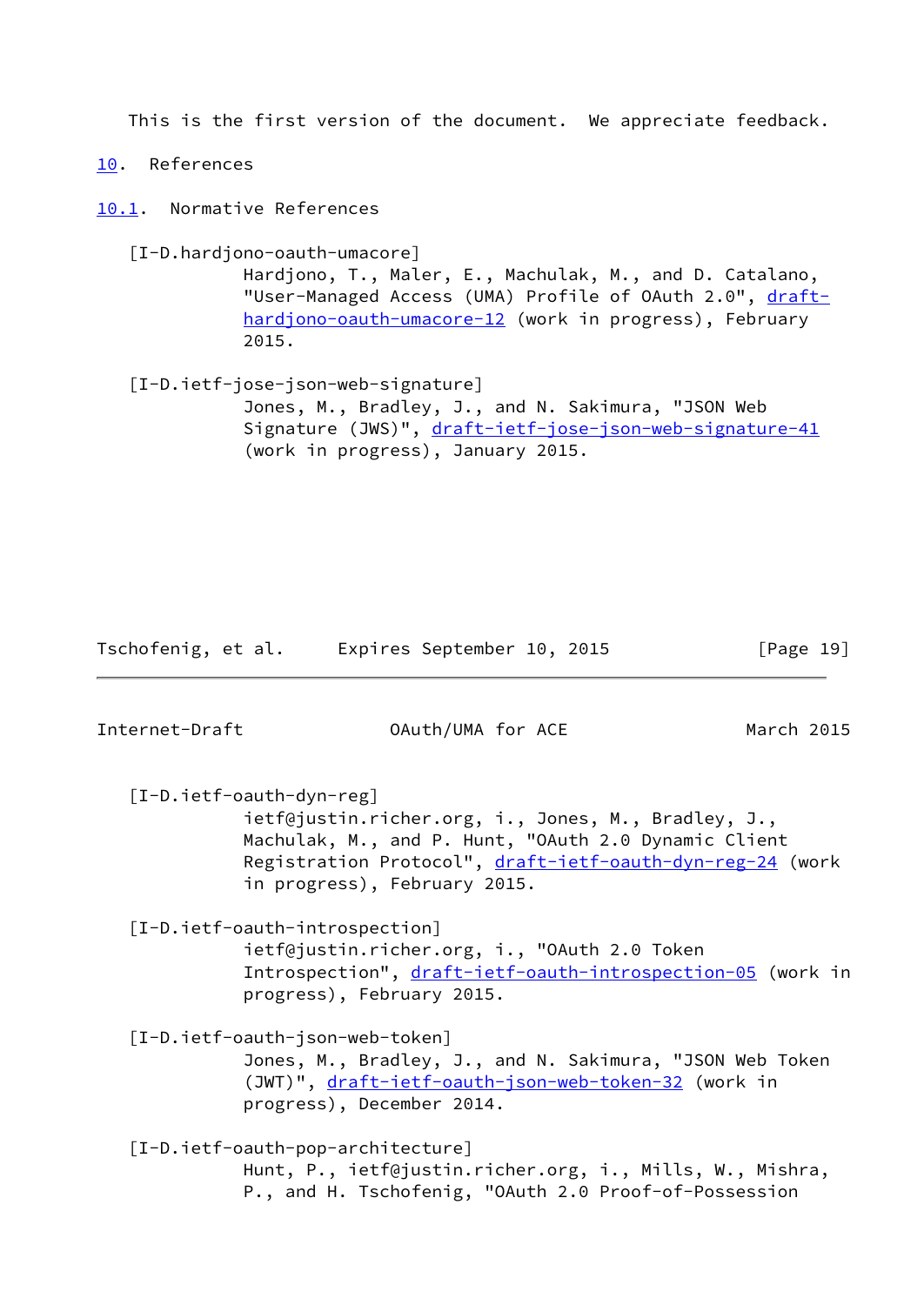(PoP) Security Architecture", [draft-ietf-oauth-pop](https://datatracker.ietf.org/doc/pdf/draft-ietf-oauth-pop-architecture-01) [architecture-01](https://datatracker.ietf.org/doc/pdf/draft-ietf-oauth-pop-architecture-01) (work in progress), March 2015.

<span id="page-22-5"></span>[I-D.tschofenig-ace-oauth-bt]

 Tschofenig, H., "The OAuth 2.0 Bearer Token Usage over the Constrained Application Protocol (CoAP)", [draft](https://datatracker.ietf.org/doc/pdf/draft-tschofenig-ace-oauth-bt-01) [tschofenig-ace-oauth-bt-01](https://datatracker.ietf.org/doc/pdf/draft-tschofenig-ace-oauth-bt-01) (work in progress), March 2015.

<span id="page-22-3"></span>[I-D.tschofenig-ace-oauth-iot]

 Tschofenig, H., "The OAuth 2.0 Internet of Things (IoT) Client Credentials Grant", [draft-tschofenig-ace-oauth](https://datatracker.ietf.org/doc/pdf/draft-tschofenig-ace-oauth-iot-01) [iot-01](https://datatracker.ietf.org/doc/pdf/draft-tschofenig-ace-oauth-iot-01) (work in progress), March 2015.

- <span id="page-22-4"></span> [I-D.wahlstroem-ace-oauth-introspection] Wahlstroem, E., "OAuth 2.0 Introspection over the Constrained Application Protocol (CoAP)", [draft](https://datatracker.ietf.org/doc/pdf/draft-wahlstroem-ace-oauth-introspection-00) [wahlstroem-ace-oauth-introspection-00](https://datatracker.ietf.org/doc/pdf/draft-wahlstroem-ace-oauth-introspection-00) (work in progress), October 2014.
- <span id="page-22-2"></span> [OIDC] Sakimura, N., "OpenID Connect Core 1.0 incorporating Errata Set 1", [http://openid.net/specs/openid-connect-core-1\\_0.html,](http://openid.net/specs/openid-connect-core-1_0.html) November 2014.
- [RFC2119] Bradner, S., "Key words for use in RFCs to Indicate Requirement Levels", [BCP 14](https://datatracker.ietf.org/doc/pdf/bcp14), [RFC 2119](https://datatracker.ietf.org/doc/pdf/rfc2119), March 1997.
- [[RFC](https://datatracker.ietf.org/doc/pdf/rfc6749)6749] Hardt, D., "The OAuth 2.0 Authorization Framework", RFC [6749,](https://datatracker.ietf.org/doc/pdf/rfc6749) October 2012.

Tschofenig, et al. Expires September 10, 2015 [Page 20]

<span id="page-22-1"></span>Internet-Draft OAuth/UMA for ACE March 2015

- [RFC6750] Jones, M. and D. Hardt, "The OAuth 2.0 Authorization Framework: Bearer Token Usage", [RFC 6750,](https://datatracker.ietf.org/doc/pdf/rfc6750) October 2012.
- [RFC6819] Lodderstedt, T., McGloin, M., and P. Hunt, "OAuth 2.0 Threat Model and Security Considerations", [RFC 6819](https://datatracker.ietf.org/doc/pdf/rfc6819), January 2013.
- [RFC7252] Shelby, Z., Hartke, K., and C. Bormann, "The Constrained Application Protocol (CoAP)", [RFC 7252](https://datatracker.ietf.org/doc/pdf/rfc7252), June 2014.

<span id="page-22-0"></span>[10.2](#page-22-0). Informative References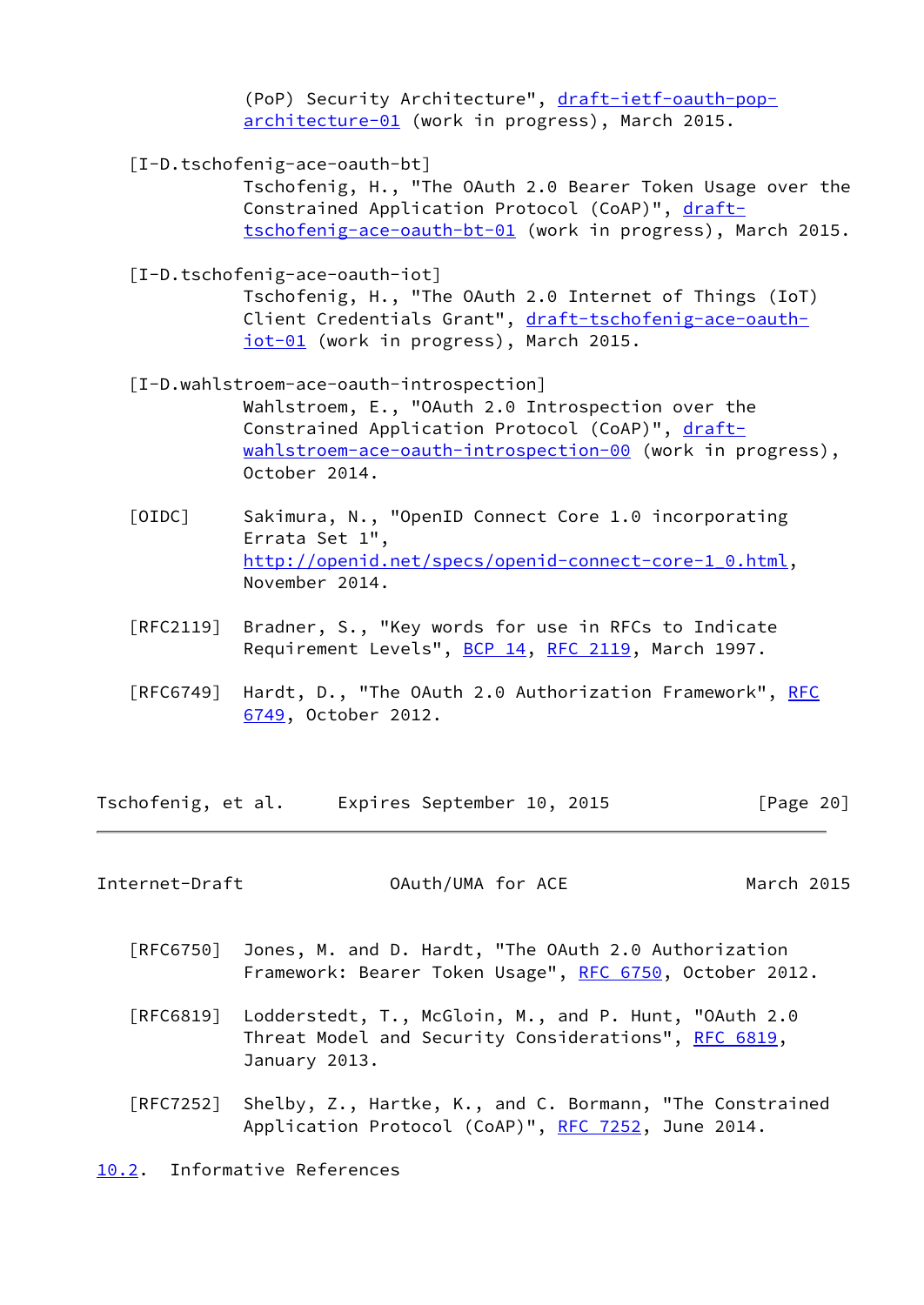<span id="page-23-1"></span>[I-D.iab-smart-object-architecture]

 Tschofenig, H., Arkko, J., Thaler, D., and D. McPherson, "Architectural Considerations in Smart Object Networking", [draft-iab-smart-object-architecture-06](https://datatracker.ietf.org/doc/pdf/draft-iab-smart-object-architecture-06) (work in progress), October 2014.

<span id="page-23-0"></span>[I-D.ietf-ace-usecases]

 Seitz, L., Gerdes, S., Selander, G., Mani, M., and S. Kumar, "ACE use cases", [draft-ietf-ace-usecases-02](https://datatracker.ietf.org/doc/pdf/draft-ietf-ace-usecases-02) (work in progress), February 2015.

 [RFC7228] Bormann, C., Ersue, M., and A. Keranen, "Terminology for Constrained-Node Networks", [RFC 7228,](https://datatracker.ietf.org/doc/pdf/rfc7228) May 2014.

Authors' Addresses

 Hannes Tschofenig ARM Limited Austria

 Email: Hannes.Tschofenig@gmx.net URI: <http://www.tschofenig.priv.at>

 Eve Maler Forgerock

Email: eve.maler@forgerock.com

 Erik Wahlstroem Nexus Technology Sweden

 Email: erik.wahlstrom@nexusgroup.com URI: <https://www.nexusgroup.com>

| Tschofenig, et al. | Expires September 10, 2015 |  | [Page 21] |
|--------------------|----------------------------|--|-----------|
|--------------------|----------------------------|--|-----------|

Internet-Draft OAuth/UMA for ACE March 2015

 Samuel Erdtman Nexus Technology Sweden

Email: samuel.erdtman@nexusgroup.com